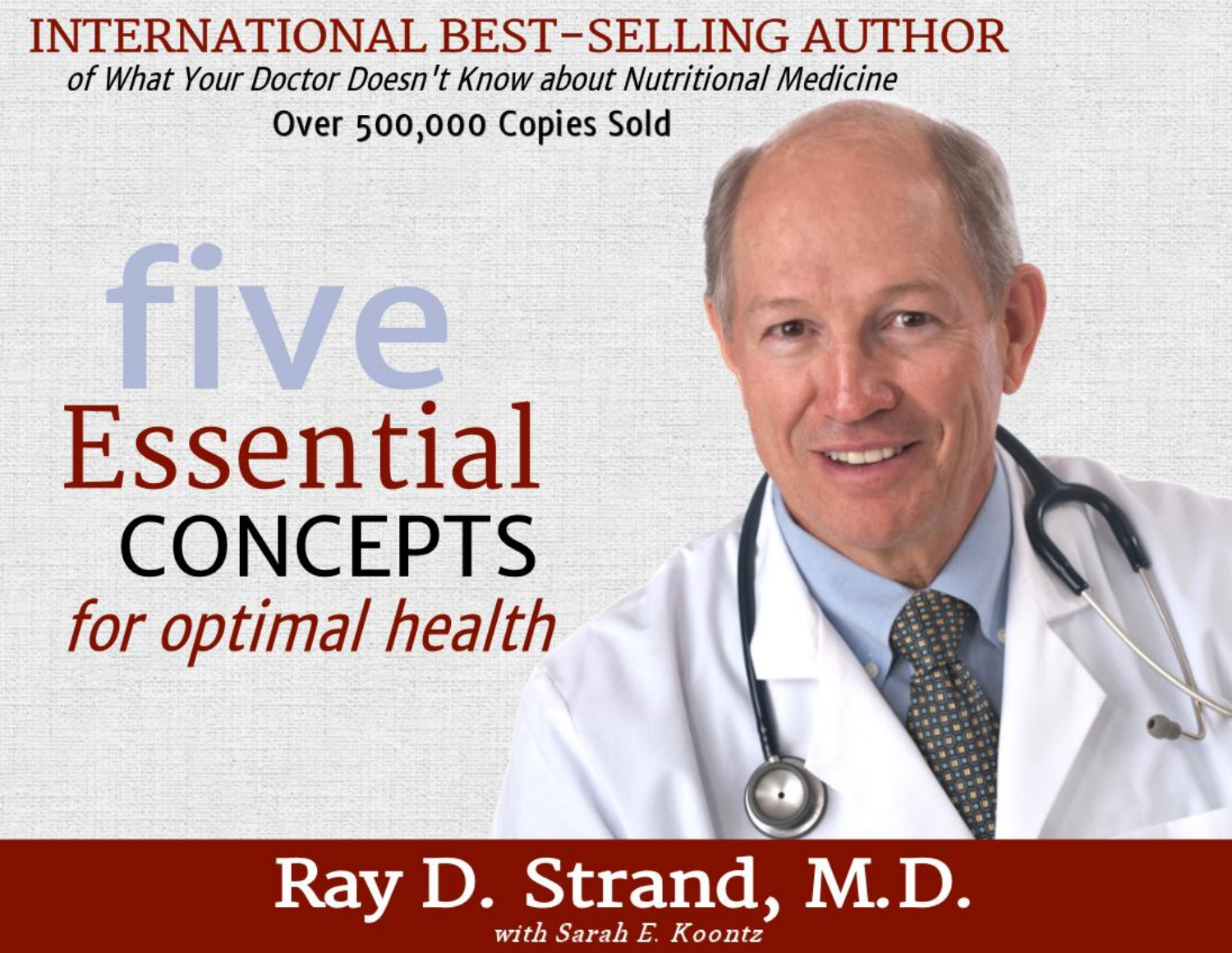### Permissions & Disclaimer

You are welcome to share this e-booklet with anyone and everyone. I only ask that you do not sell or change it in any way. Here are some great ways to share:

#### [Twitter](https://twitter.com/intent/tweet?text=Dr.%20Ray%20Strand%20is%20offering%20a%20FREE%20E-book%20%225%20Essential%20Concepts%20for%20Optimal%20Health%22%20%28no%20strings%20attached%21%29%20at%20http%3A%2F%2Fctt.ec%2FupKU2%2B&source=clicktotweet&related=clic) | [Facebook](https://www.facebook.com/sharer/sharer.php?u=http%3A//www.raystrand.com) | [Pinterest](https://www.pinterest.com/pin/565624034430723784/) | [RayStrand.com](http://www.raystrand.com/)

#### © 2016 Health Concepts International - All Rights Reserved

Every effort has been made to make this book as accurate as possible. The purpose of this book is to educate. It is the review of scientific evidence, which is presented for informational purposes. No individual should use the information in this book for self-diagnosis, treatment, or justification in accepting or declining any medical therapy for any health problems or diseases. Any application of the advice herein is at the reader's own discretion and risk. Therefore, any individual with a specific health problem or who is taking medications must first seek advice from their personal physician or health care provider before starting a nutritional program. The author and Real Life Press shall have neither liability nor responsibility to any person or entity with respect to loss, damage, or injury caused or alleged to be caused directly or indirectly by the information contained in this book. We assume no responsibility for errors, inaccuracies, omissions, or any inconsistency herein. Any slights of people, places, or organizations are unintentional.

Graphic Design, Formatting and Editing by [Sarah E. Koontz.](http://www.groundedandsurrounded.com/meet-sarah-koontz/)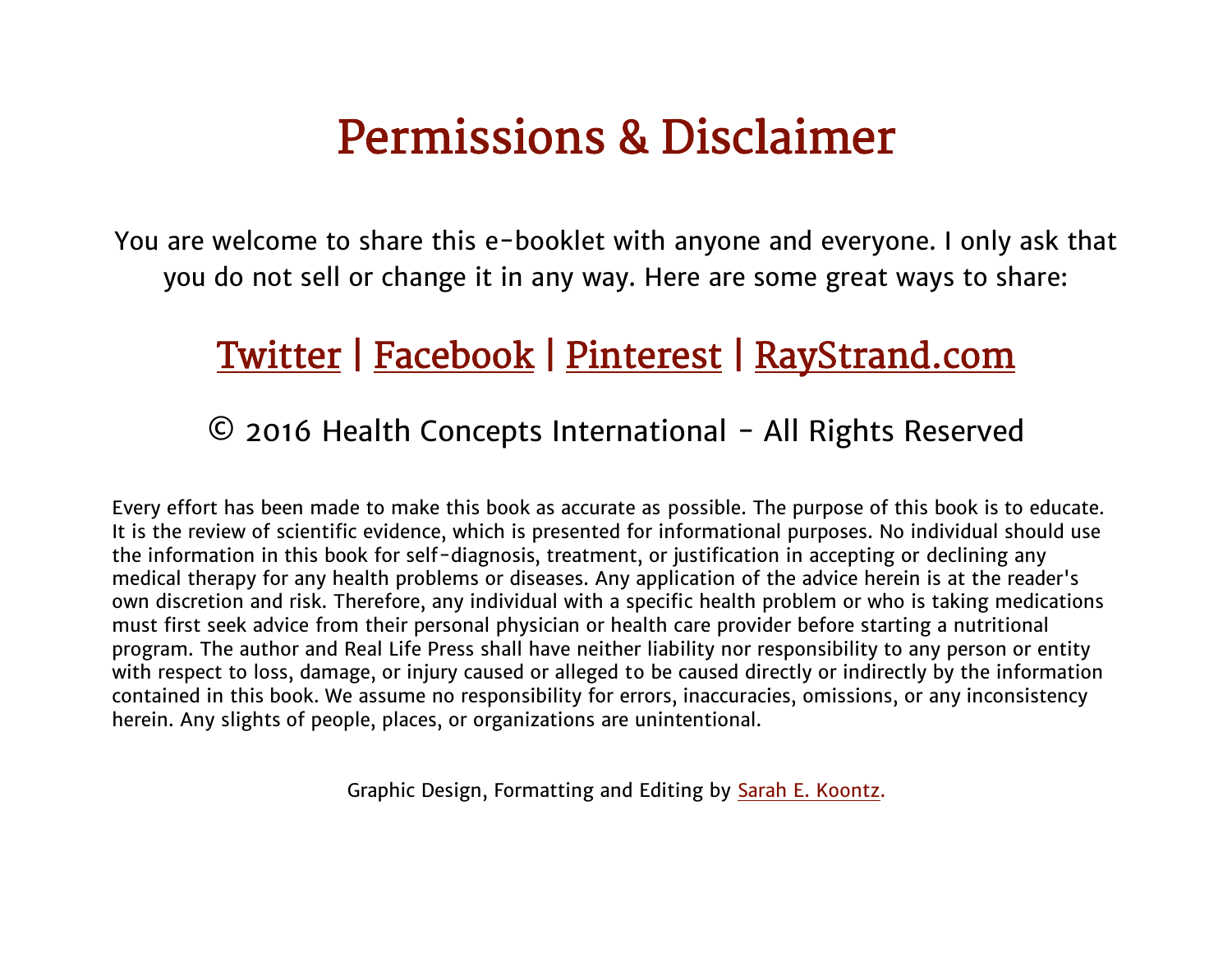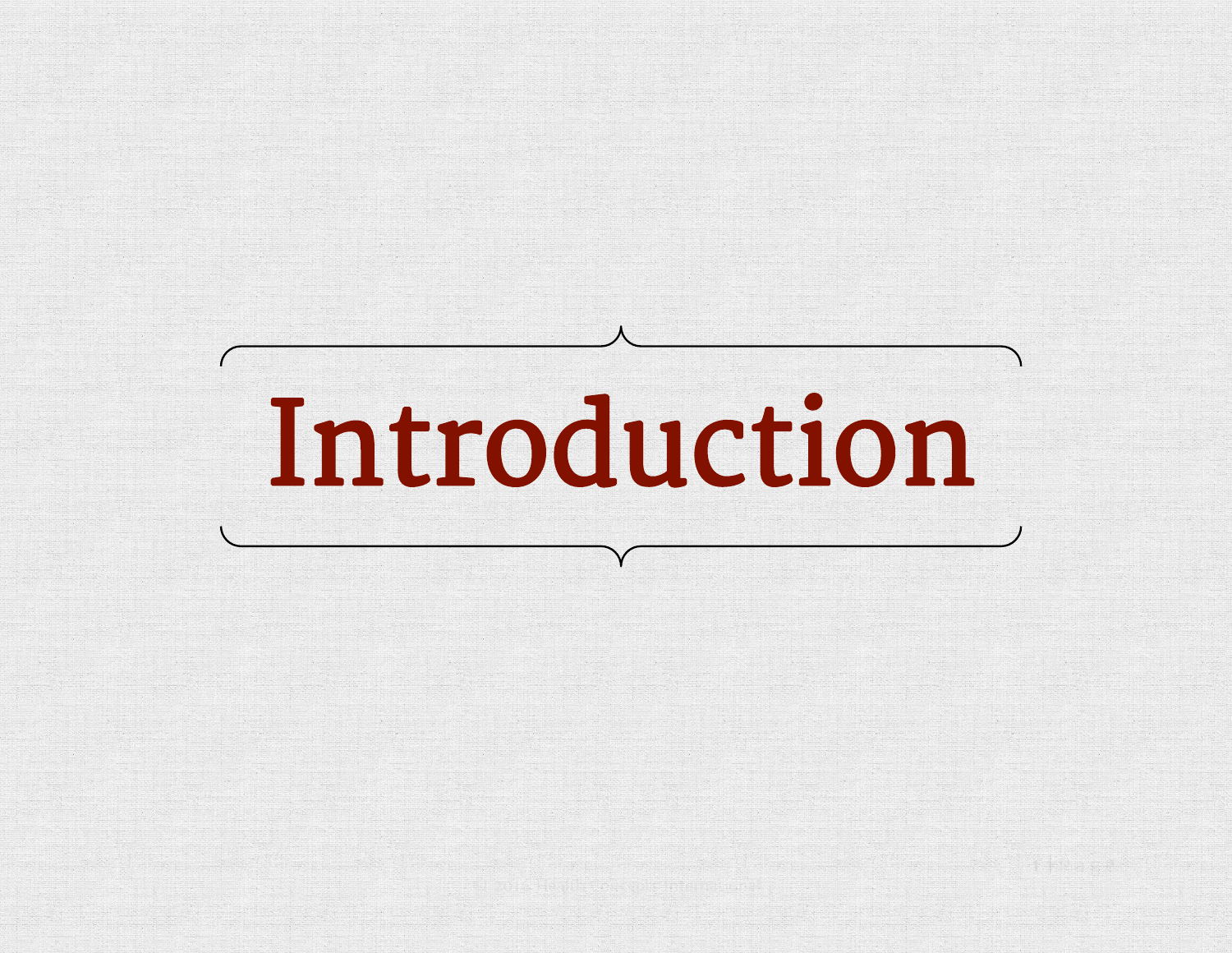

I believe that health is our most valuable asset, and have made it my life's work to educate people about what they can do to protect or possibly regain their health once it has been lost. I am encouraged by the vast number of

individuals who are eager and willing to do what is necessary to experience life uninhibited by illness and disease.

#### The fact that you decided to download this ebooklet tells me that you are one of those people.

Unfortunately, it is easy to become quickly overwhelmed by the volume of information and confused by seemingly contradictory advice that exists about how to achieve optimal health.

I am a typical physician. During the first 23 years of my medical practice, I did everything in my power to get my patients off nutritional supplements. I told them that they could get everything they needed by simply eating a healthy diet. I also told them that the only thing nutritional supplements did was create expensive urine. After all, this is what I had been taught in medical school.

In medical school, I was taught to diagnose and treat disease, and received very little training in nutrition and absolutely no training in nutritional supplementation.

My wife, who suffers from chronic fatigue and fibromyalgia, thought that her health would improve when she married a doctor. Sadly, this did not happen. In fact, her health continued to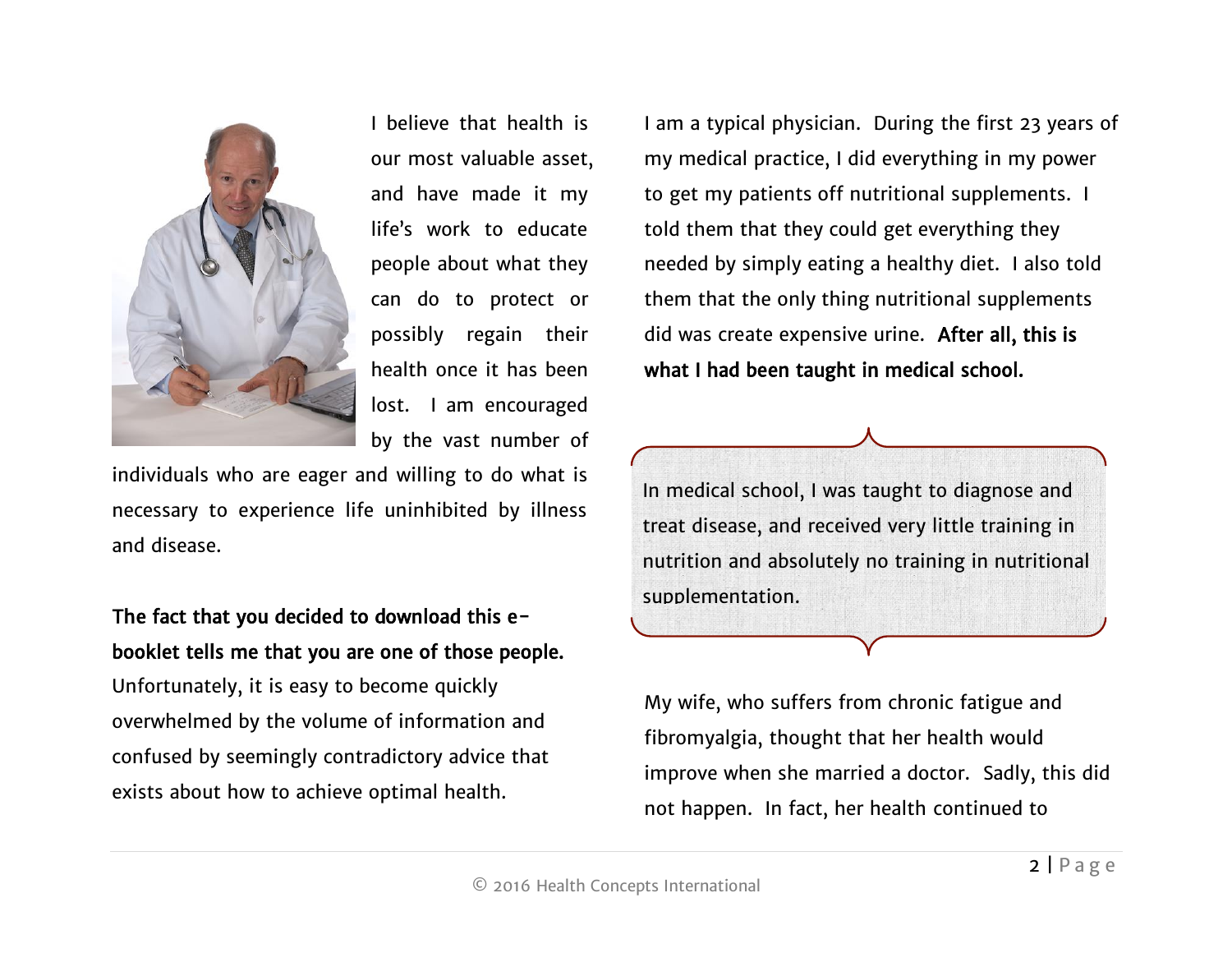deteriorate until 1995 when she came down with a severe pneumonia.

Even though the doctors were able to treat and clear the pneumonia, she was left with a relentless fatigue syndrome. She was only able to get out of bed for a few hours each day and our three children were forced to take turns staying home from school to care for her so that I could go to work.

This went on month after month in spite of the continued medical care she received from four different specialists who had placed her on at least nine prescription medications.



Not too long after that, a friend brought over some nutritional supplements and told my wife, Liz, how they had helped her husband recover from an illness. Liz knew how I felt about nutritional supplements, so she hesitantly asked me if it would be okay to take them. I responded with a resounding "YES!" which surprised both of us.

I was so discouraged with her lack of response to the medical treatment she was receiving, so I said that she could try whatever she wanted. She began taking the supplements and her health rapidly improved. Within a matter of weeks she was off all of her medications. As the months passed, her health returned to her and she felt better than she had in years.

Then my greatest fear came over me. Did her health improve by simply taking vitamins? It was quite obvious that the only thing that had changed was that she had begun taking high-quality,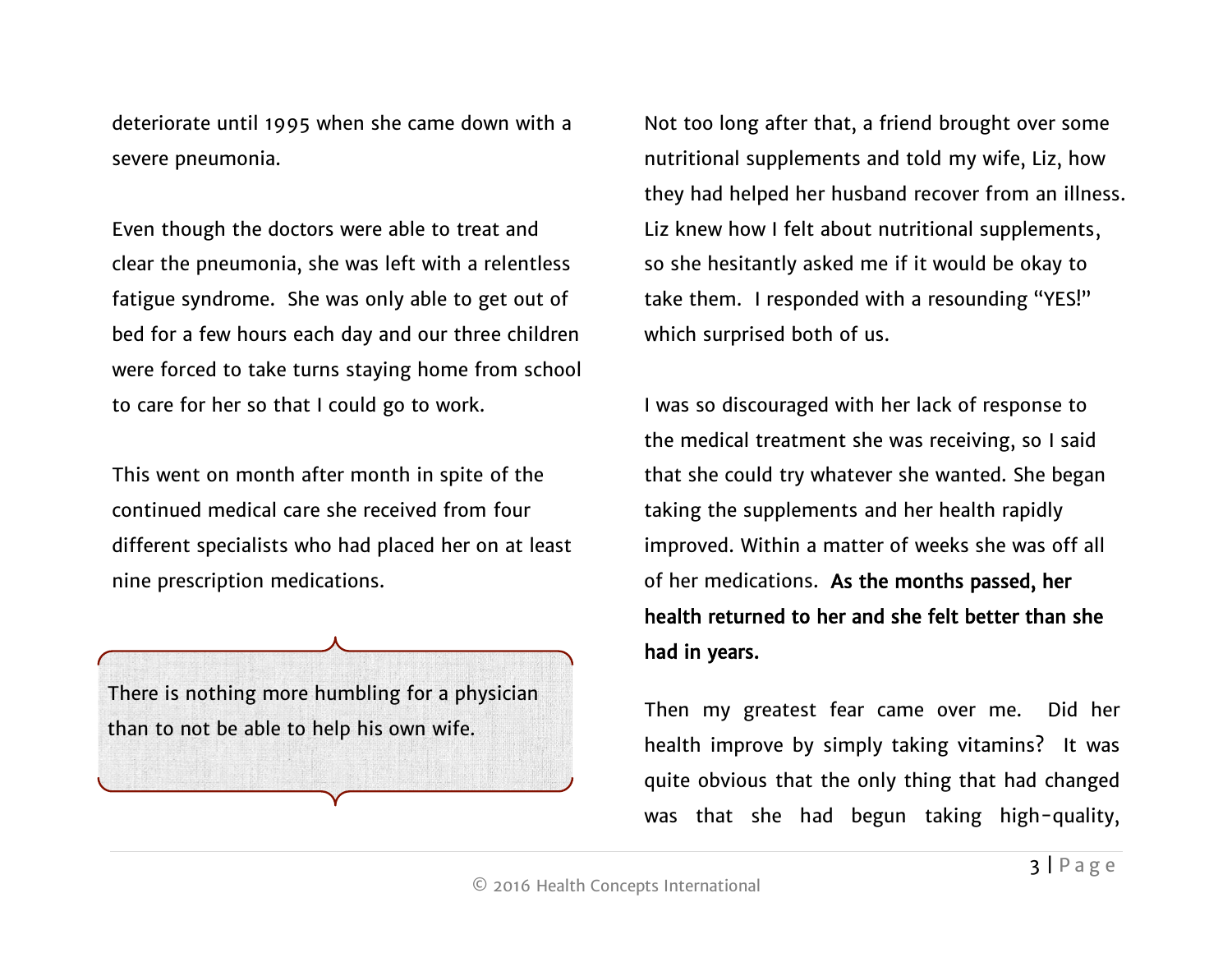complete and balanced nutritional supplements. What if vitamins did more than create expensive urine after all?

In medical school, I had never been taught about any health benefits you could receive by taking vitamins. In fact, I had been telling my patients that they should not take supplements. Was I wrong? I just had to find out what had happened to my wife.

This has led to my unrelenting research of the medical literature and my unwavering desire to learn more about the health benefits my patients could receive by taking nutritional supplements.

This research led me to focus my medical practice on nutritional and preventive medicine, and the results that I have witnessed have been nothing short of amazing. In fact, I now encourage all of my

patients to begin taking high-quality, complete and balanced nutritional supplements.



My wife's astonishing transformation and the powerful health concepts I have discovered over the years led to me publishing many bestselling books including, "What your Doctor Doesn't Know about [Nutritional Medicine](http://www.raystrand.com/bookstore.asp)" and "[Healthy for Life](http://www.raystrand.com/bookstore.asp)." I have spent nearly two decades of my life scouring the medical literature, applying the health concepts I have learned in a very practical way, and witnessing the profound impact that these simple principles have had in the lives of my patients.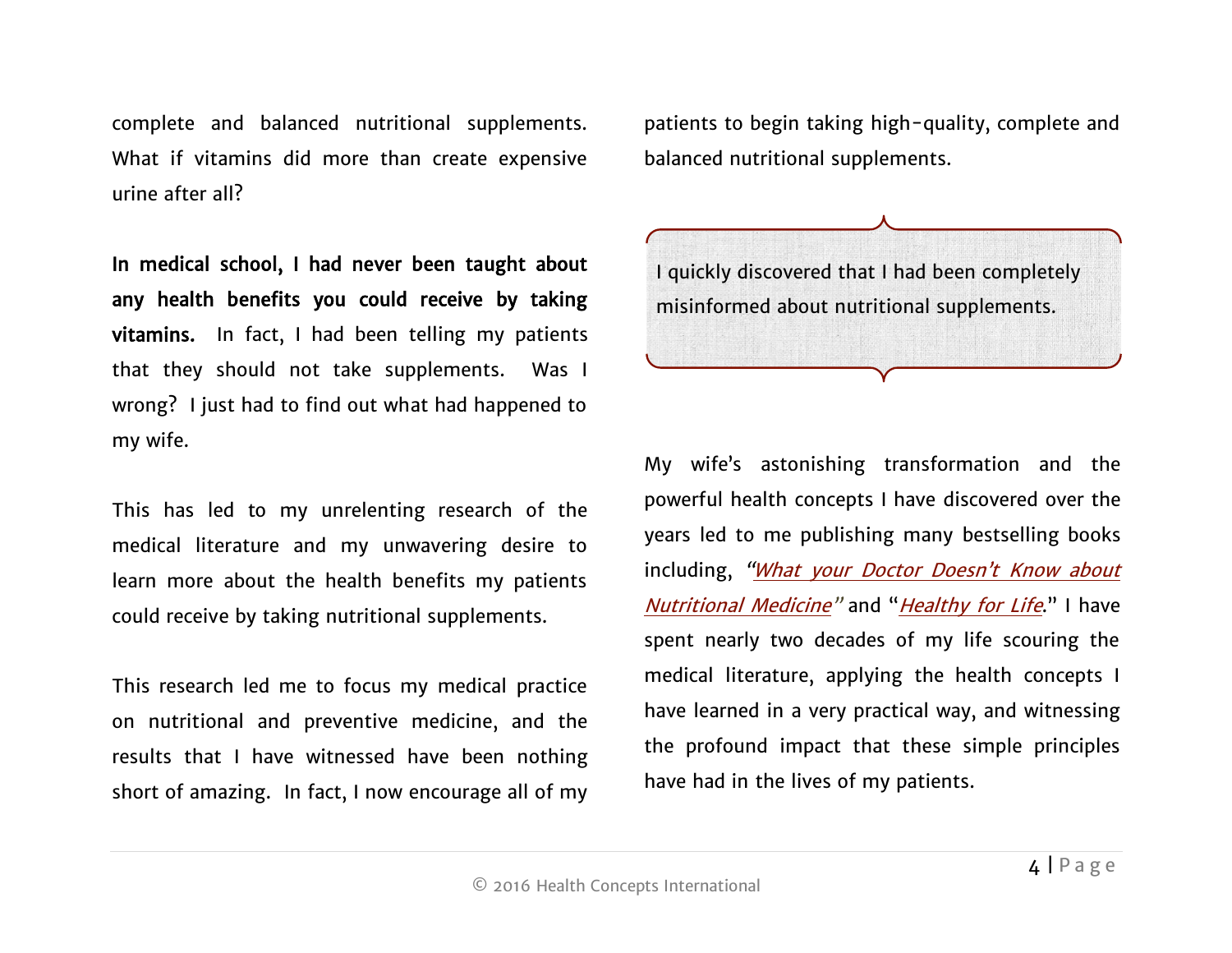Sadly, most people assume that they will always have their health. Unfortunately, this could not be further from the truth. If you are not actively protecting your health, I can almost guarantee that you are losing it.

I have made it my life's work to equip individuals, just like you, with the information you need to increase your chances of living a long, healthy life.

Health is our most valuable asset, and it is time to start doing everything in our power to defend it. As the old saying goes, "An ounce of prevention is worth a pound of cure."

Through extensive research and clinical experience I have developed a truly unique approach to preventive and nutritional medicine that I am excited to share with you today. It never ceases to amaze me how profoundly the simple principles I am going to teach you in this e-booklet have impacted the lives of my patients. It is my greatest desire that this information will do the same for you.

These five essential health concepts are the core principles I teach in every lecture, every book and every medical consult.

I hope you will be so impacted by this information that you will choose to apply it to your own life and share it with your friends and family.

#### Let's get started!

Ray D. Strand, M.D.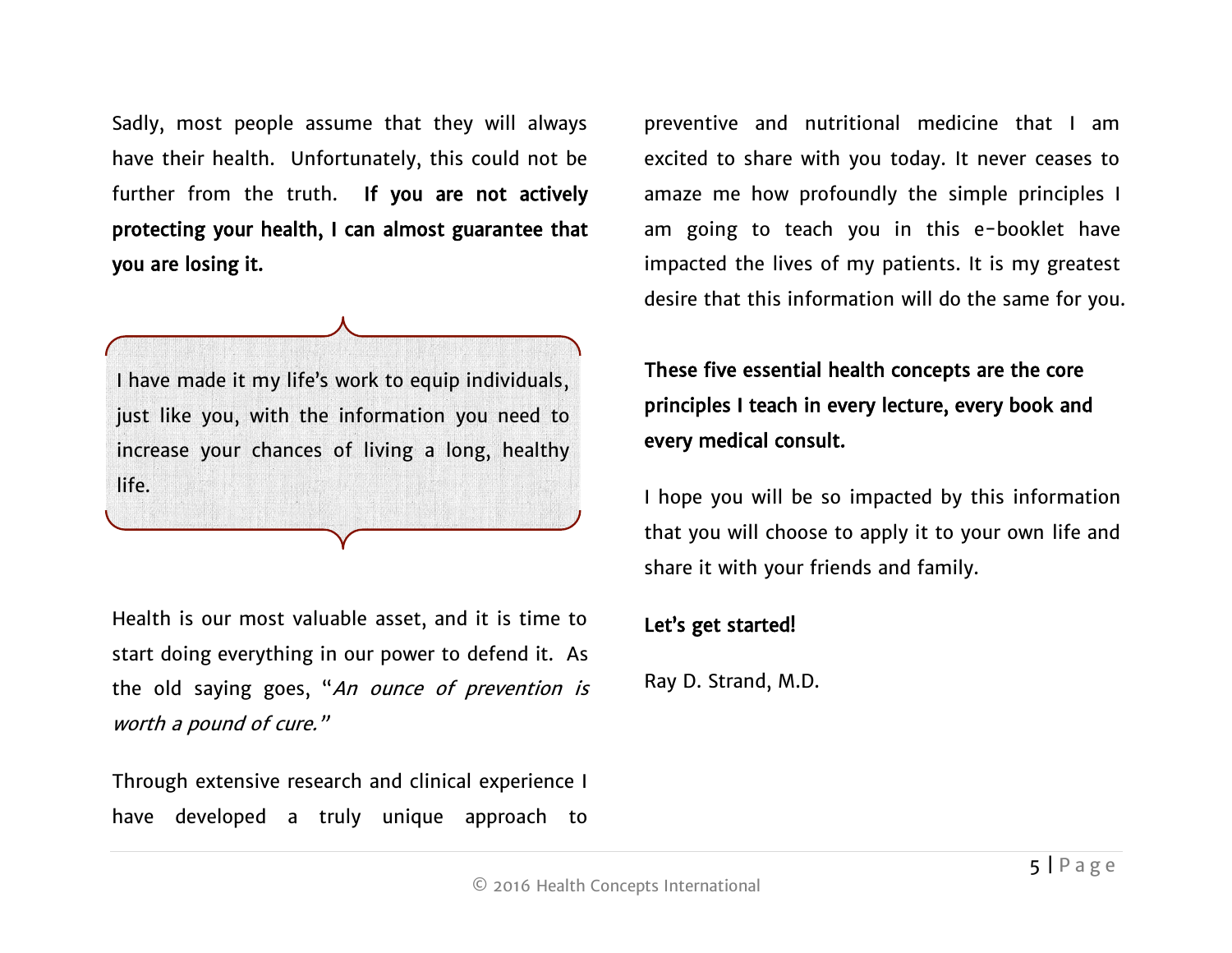# Health Concept #1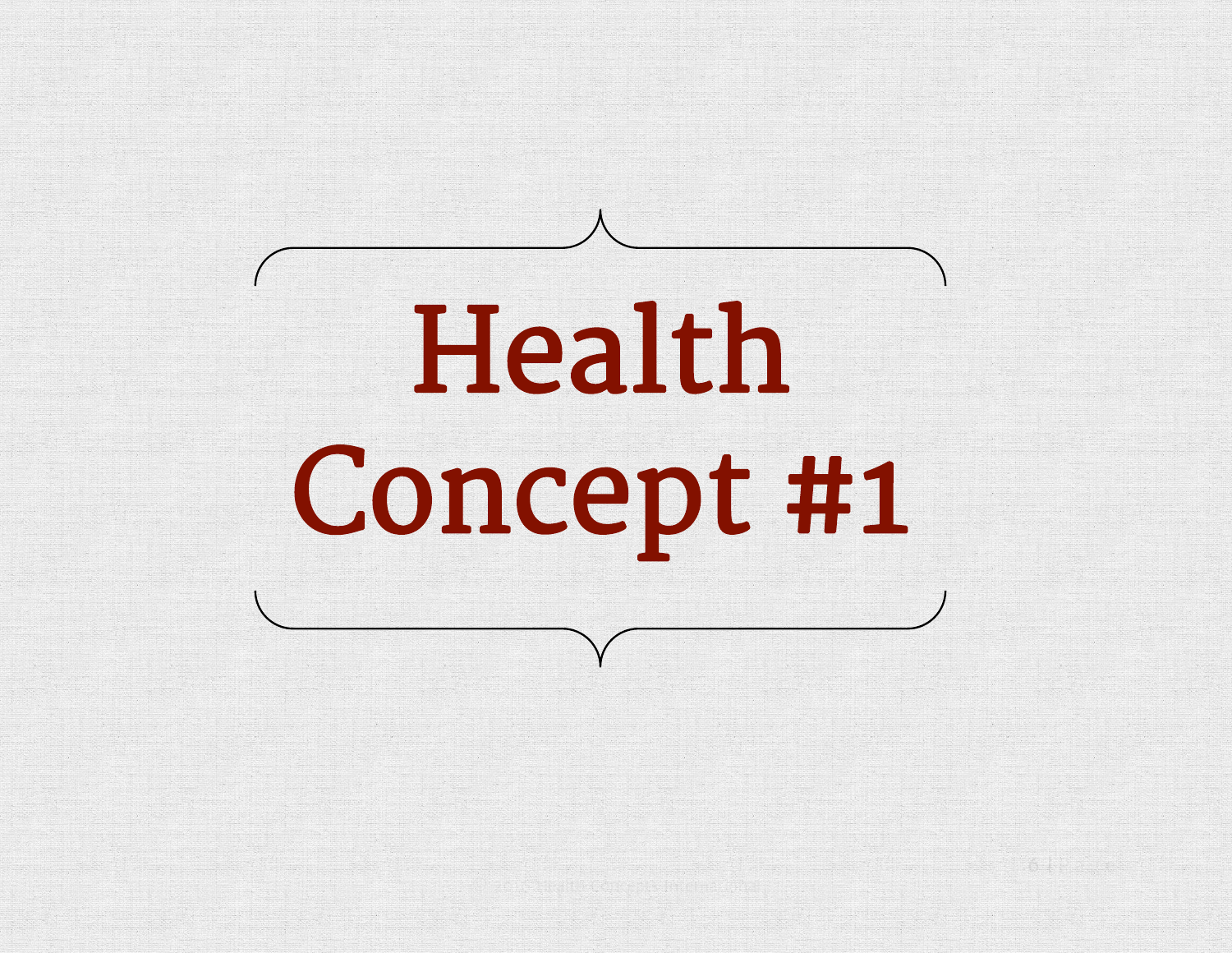### Oxidative Stress

Oxygen is essential for life itself; however, it is also inherently dangerous for our existence. As you utilize oxygen in the furnace or battery of the cell (calthe mitochondria) to create energy, you will occasionally also create what is known as a free radical or charged oxygen molecule.

A free radical is an oxygen molecule that has at least one unpaired electron missing in its outer orbit. This gives the oxygen molecule an electrical charge, which creates very rapid movement. If this free radical is not neutralized by an antioxidant, which has the ability to give this free radical the electron it desires and renders it harmless, it can go on to damage the cell wall, vessel wall, proteins, fats and even the DNA of the cell.

The medical literature has now shown us that oxidative stress (free radical damage) is the root cause of over 100 chronic degenerative diseases. Diseases like diabetes, MS, Alzheimer's dementia, heart disease, Parkinson's disease, arthritis, Crohn's disease, macular degeneration, lupus, and the list goes on.

In essence, the same process that turns a cut apple brown or causes metal to rust is also causing our bodies to rust on the inside.

The best illustration I have used over the years to explain this process is to imagine you are sitting at home observing your wood fireplace on a cold winter night. The wood burns just fine the majority of the time; however, occasionally there is a "pop" and out shoots a hot cinder and burns a small hole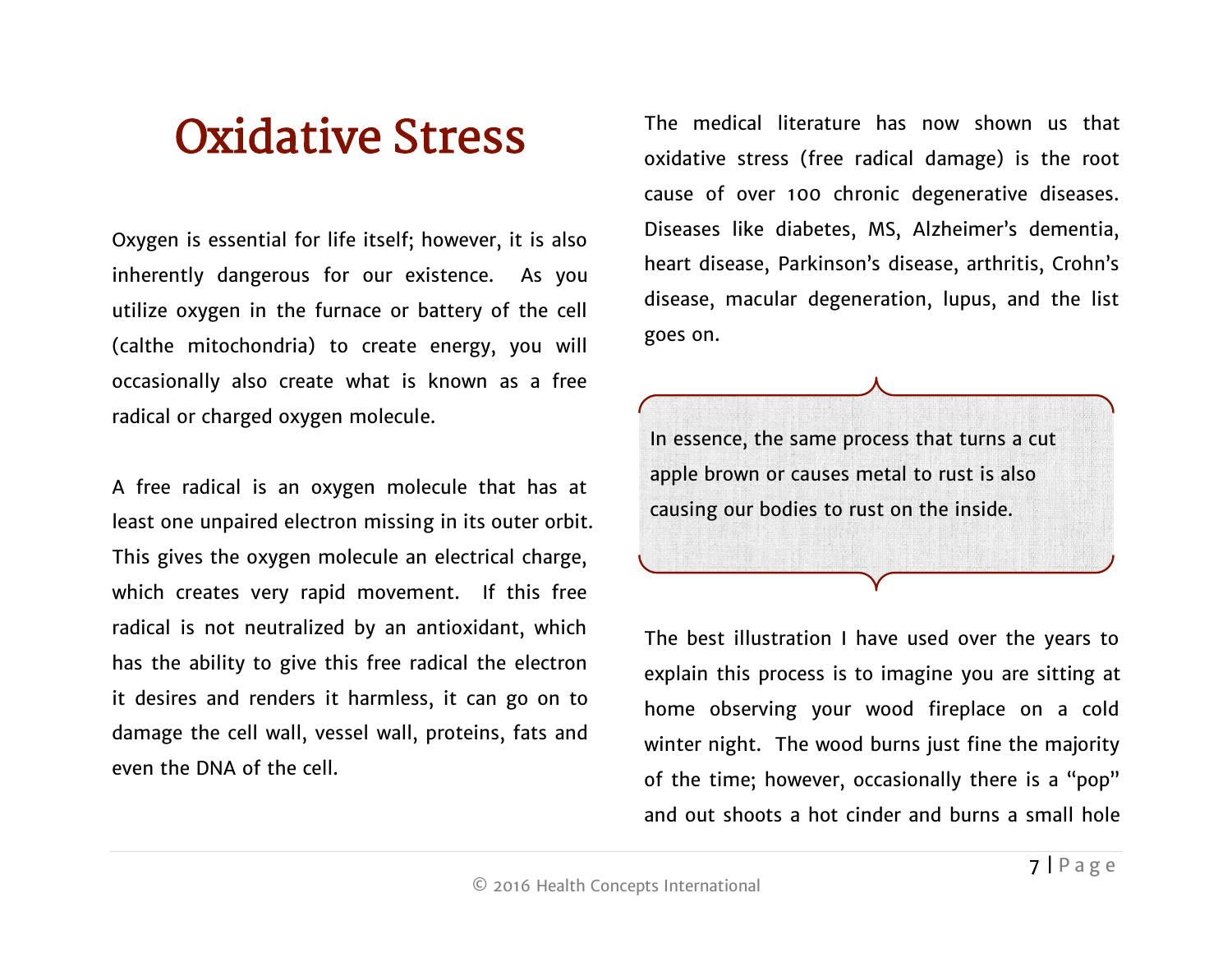in your carpet. This may not seem like a big deal; however, if you allow it to continue long-term you will have an extremely ratty carpet in front of your fireplace.

Consider the fireplace as the furnace of your cell and the hot cinder like a free radical. The carpet is your body. The disease you develop over time simply depends on which part of the body wears out first.

If it is the brain, you could end up with Parkinson's disease or Alzheimer's dementia. If it is your eyes, you could develop a cataract or macular degeneration. If it is your arteries, you could have a heart attack or stroke. If it is your bowels, you could develop Crohn's disease or ulcerative colitis.

The good news is that you are not defenseless against this process. Antioxidants are like the glass doors or fine wire mesh that you place in front of your fireplace. The sparks or still going to fly; however, the carpet (your body) is protected.

The medical literature now shows us that the optimal level of the antioxidants and the supporting nutrients needed to prevent or decrease the risk of chronic degenerative diseases is much greater than the amount we can obtain from our depleted food supply.

I used to think we could get all of the necessary antioxidants to combat degenerative disease from our food, boy was I wrong!

Our best option to prevent or slow down this process of oxidative stress is to take high-quality nutritional supplements the rest of our lives, otherwise known as cellular nutrition.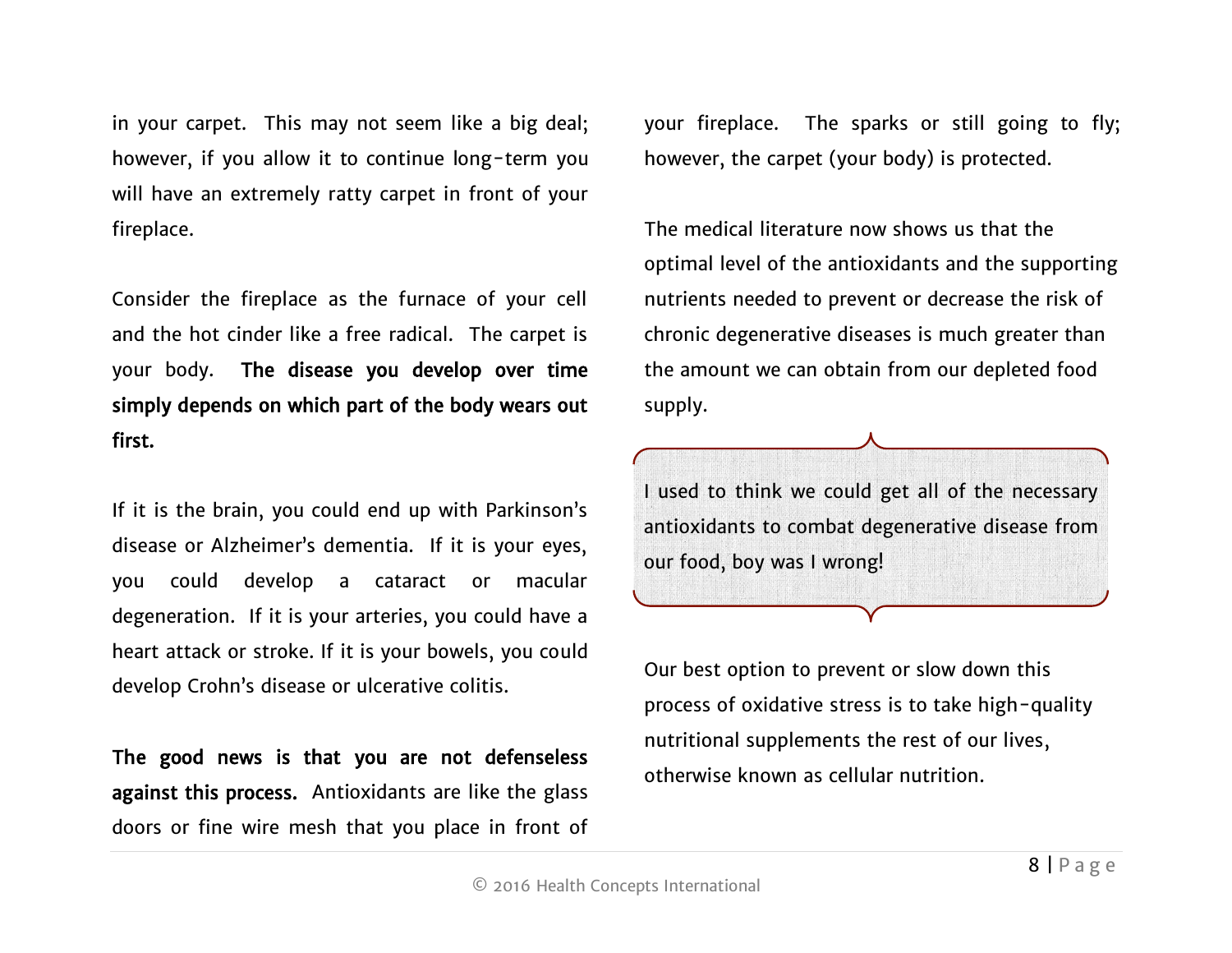## Health Concept #2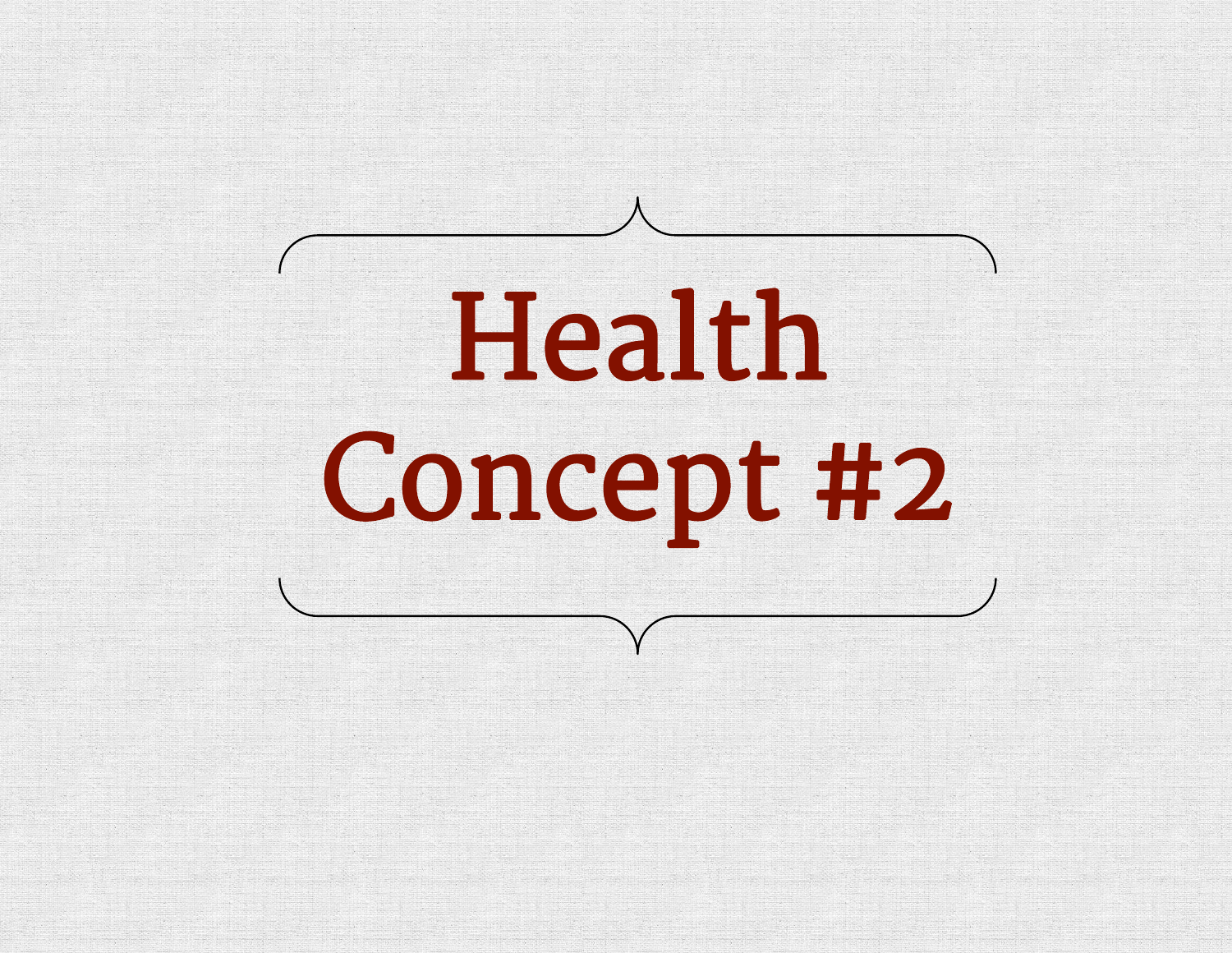### Cellular Nutrition

Another key health concept that I have taught in my books and lectures is the concept of cellular nutrition. I define cellular nutrition as providing the body with all the essentials nutrients at their optimal or advanced levels that have been shown to provide a health benefit in the medical literature.

When research is performed on nutrients, the researchers tend to look at just one, or possibly two, nutrients at a time. They may do a study on vitamin E and calcium or magnesium and vitamin D.

It has been amazing to me to see that the overwhelming majority of these studies show a health benefit by just using one or two nutrients.

But in my experience, the focus of this clinical research is too narrow. The body uses a wide variety of antioxidants that need one another to combat different types of free radicals. All of these antioxidants also need minerals and B cofactors (otherwise known as supporting nutrients) to do their job at their optimal level.

When you provide your body with a diverse selection of antioxidants and supporting nutrients, you give yourself the best chance of avoiding the damaging effects of oxidative stress.

I like to think of the antioxidants and their supporting nutrients as a beautiful orchestra, working in synergy to create a masterpiece.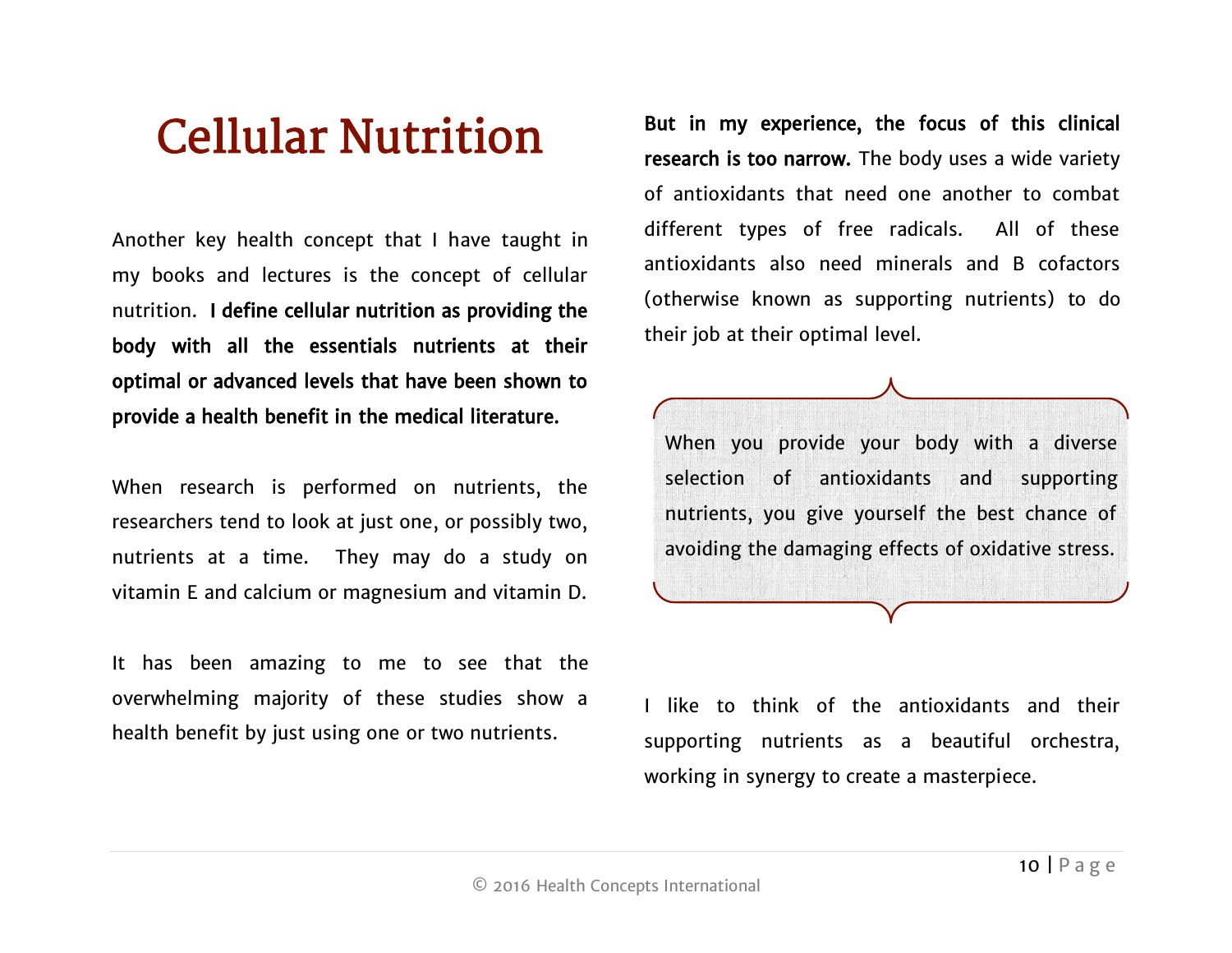Vitamin E is the most powerful antioxidant within the cell membrane. Vitamin C is the most potent antioxidant we find in the plasma. Glutathione is the most potent intracellular antioxidant. All of these antioxidants use the antioxidant minerals and B-cofactors in their enzymatic reactions to neutralize free radicals.

If you have an abundance of glutathione in your cells, but are depleted in selenium (which glutathione needs to neutralize free radicals), you will not experience all that glutathione has to offer. So, in effect, it is ineffective to supplement with glutathione if you don't also supplement with selenium.

Different nutrients work together in synergy to create optimal results in the body.

Another synergistic nutrient combination is Vitamin C and Vitamin E, because Vitamin C has the ability to regenerate vitamin E so that it can be used time and again.

Simply put, when you provide cellular nutrition to your body, one plus one is not two, it is eight or ten. The synergistic affect of cellular nutrition not only increases your chances of decreasing oxidative stress, but also optimizes your body's natural immune system and natural repair system.

Nutritional medicine has been practiced for the past half century by trying to figure out what you need a little more or less of. Practitioners will do hair samples, blood or urine samples, muscle testing, iridology, etc. in an attempt to find out exactly what is missing.

But the problem we are facing is NOT a nutritional deficiency, it is oxidative stress!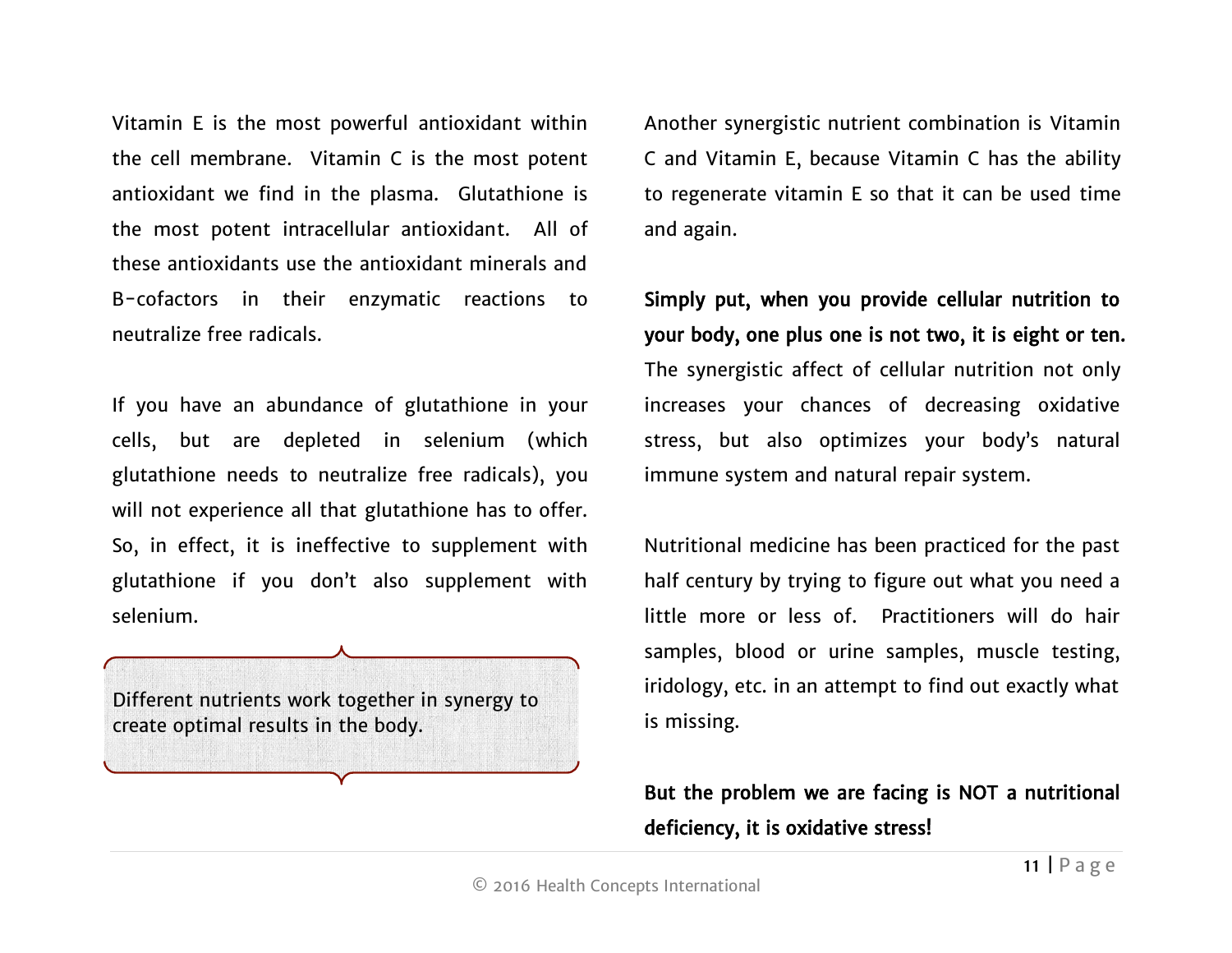Testing is not necessary, because oxidative stress is not constant. The only way to protect our bodies from oxidative stress is to have enough antioxidants available to handle the number of free radicals being produced at any given time.

There are three ways to get the antioxidants our bodies need:

- 1. Naturally: our bodies have the ability to make some of their own antioxidants.
- 2. From our Foods: we are able to get additional antioxidants from the foods we eat, especially from our fruits and vegetables.
- 3. Nutritional Supplements: We are now able to get optimal levels of antioxidants by supplementing a healthy diet.

Balance is Key! To minimize oxidative stress, we want enough antioxidants to handle the free radicals produced.

The medical literature shows that the optimal level of antioxidants and supporting nutrients needed to prevent or decrease the risk of chronic degenerative diseases is much greater than the amount we can obtain from our depleted food supply.

Our best option to prevent or slow down this process of oxidative stress is to take highquality, complete and balanced nutritional supplements the rest of our lives.

If nutritional supplements are the answer, how can we be certain we are getting optimal levels of each nutrient in our vitamins?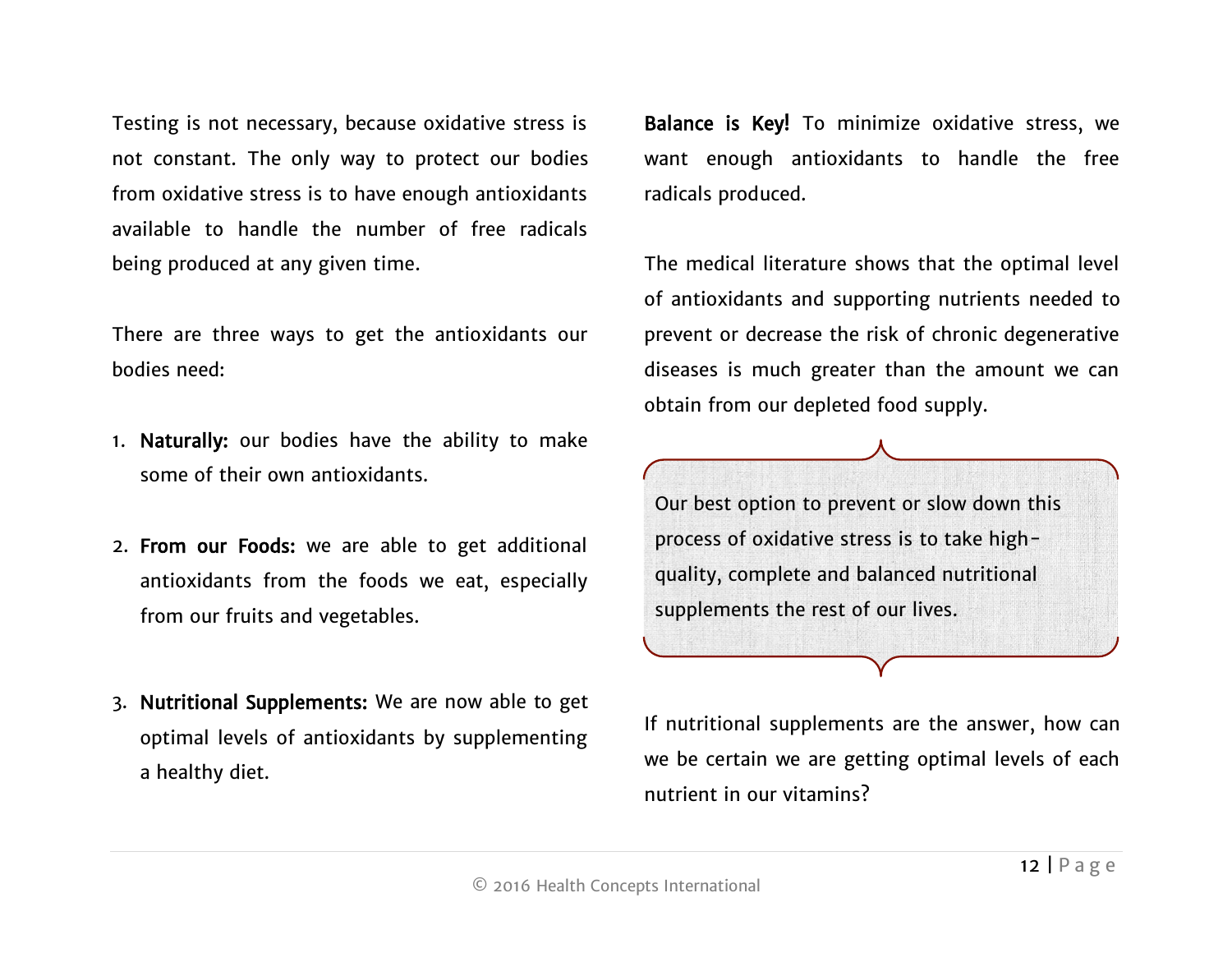## Health Concept #3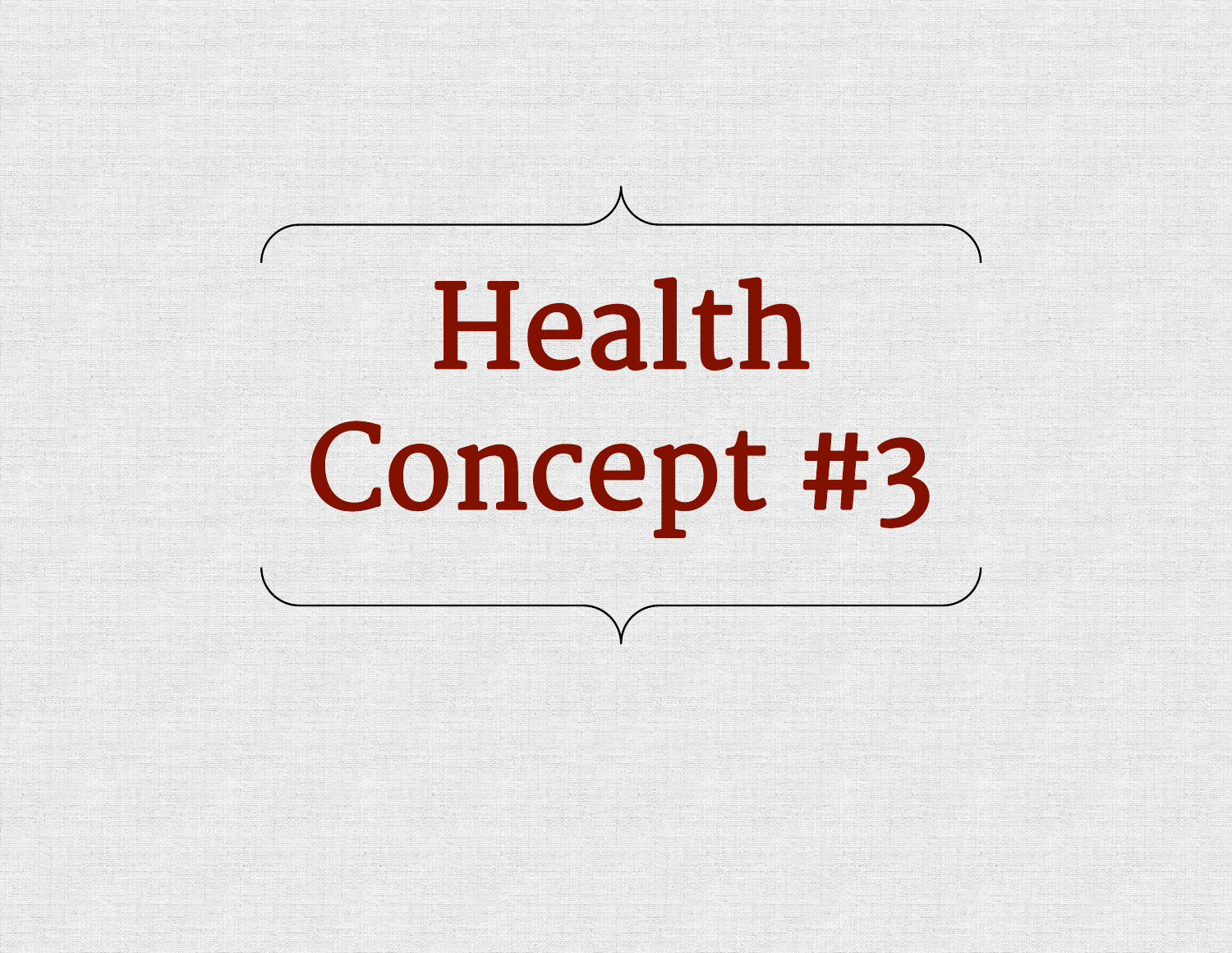### RDA's vs. Optimal

Since it is possible to obtain RDA levels of nutrition by eating a healthy diet, I told my patients for more than 20 years that it was not necessary for them to take supplements if they were consuming a healthy diet. After all, this is what I was taught in medical school.

Even though studies show that nearly 70% of physicians are taking nutritional supplements, few recommend them to their patients. Why is this?

Physicians rarely recommend vitamins to their patients because they have been taught that all we need are the Recommended Dietary Allowance (RDA) of micronutrients. And any person who is consuming a healthy diet is likely getting the RDA's of essential nutrients.

As I continued to research how RDA's were developed, I quickly realized the error of our ways.

Did you know that the RDA's were established in the late 1930's and early 1940's as the minimal amount of nutrient intake to avoid acute deficiency diseases like pellagra, scurvy, and rickets? They have absolutely nothing to do with chronic degenerative disease.

I was shocked to learn that RDA's have nothing to do with chronic degenerative diseases.

When I began studying about the possible health benefits of taking nutritional supplements, I was concerned about chronic degenerative diseases like heart disease, cancer, stroke, diabetes, Alzheimer's dementia and macular degeneration.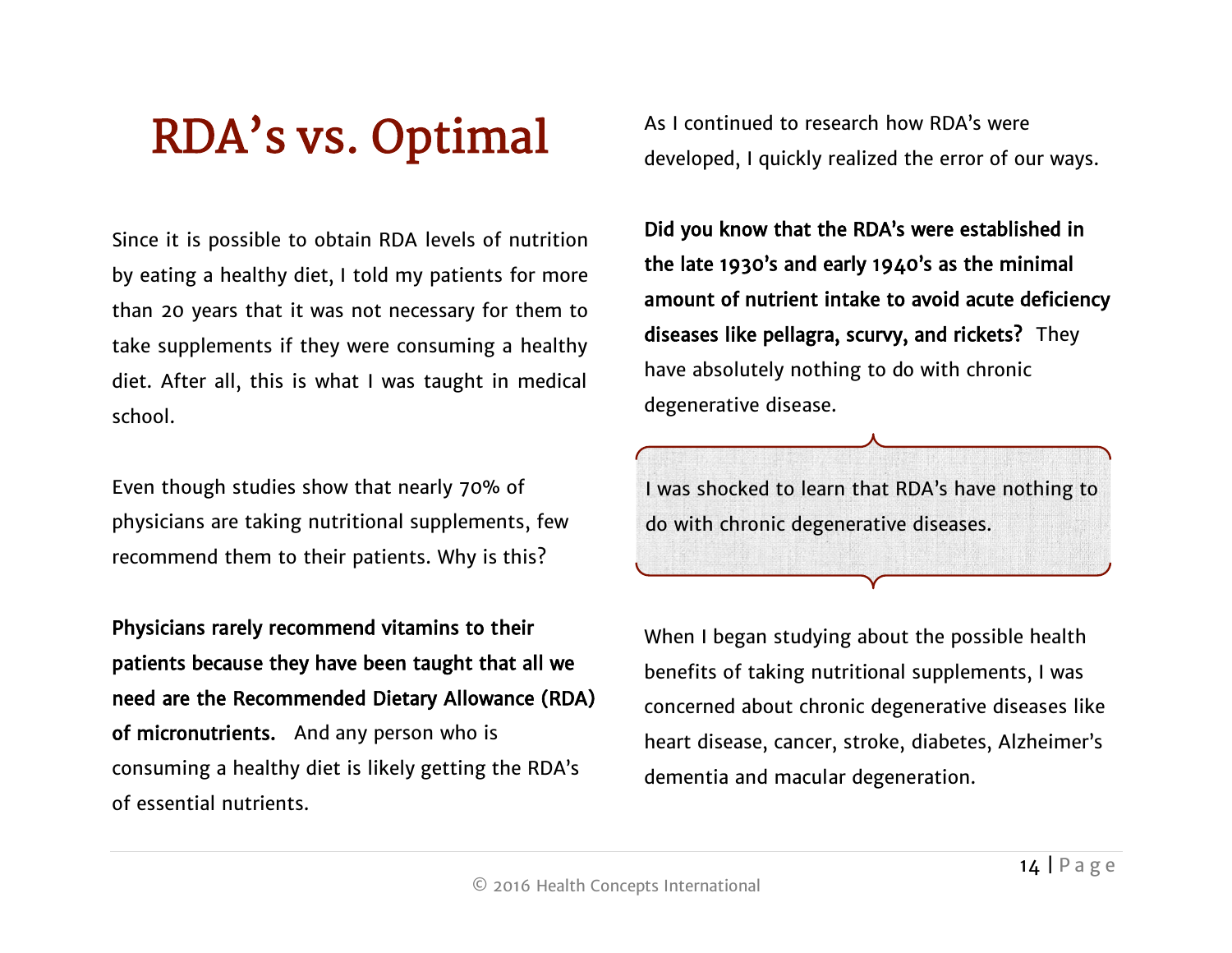Unfortunately, RDA's have absolutely nothing to do with our fight against chronic degenerative disease.

For example, the RDA level for vitamin E is 30 IU, yet the current medical literature clearly shows that you do not begin to see a health benefit until you are taking at least 100 IU. Most researchers in nutritional medicine now believe that the optimal level of vitamin E is 300 to even 400 IU.

If you were going to attempt to get this level of vitamin E from your diet, you would need to be consuming 33 heads of spinach or 27 pounds of butter or 5 pounds of wheat germ each and every day. I'm sure you will agree with me when I say that, although I enjoy eating, these quantities would be impossible to consume.

It has become abundantly clear to me that you cannot get enough of the key nutrients from the foods that you eat to experience optimal health,

and this is why I have become such a strong advocate for nutritional supplementation.

RDA's have done their job. The CDC (Center for Disease Control) does not even follow scurvy, rickets, or pellagra anymore.

We are now facing a worldwide epidemic of chronic degenerative diseases, and it's time for us to take back control of our health.

The first step in combating degenerative disease is to begin supplementing a healthy diet with optimal or advanced levels of cellular nutrition. But we must always remember that supplementation is about health – not disease!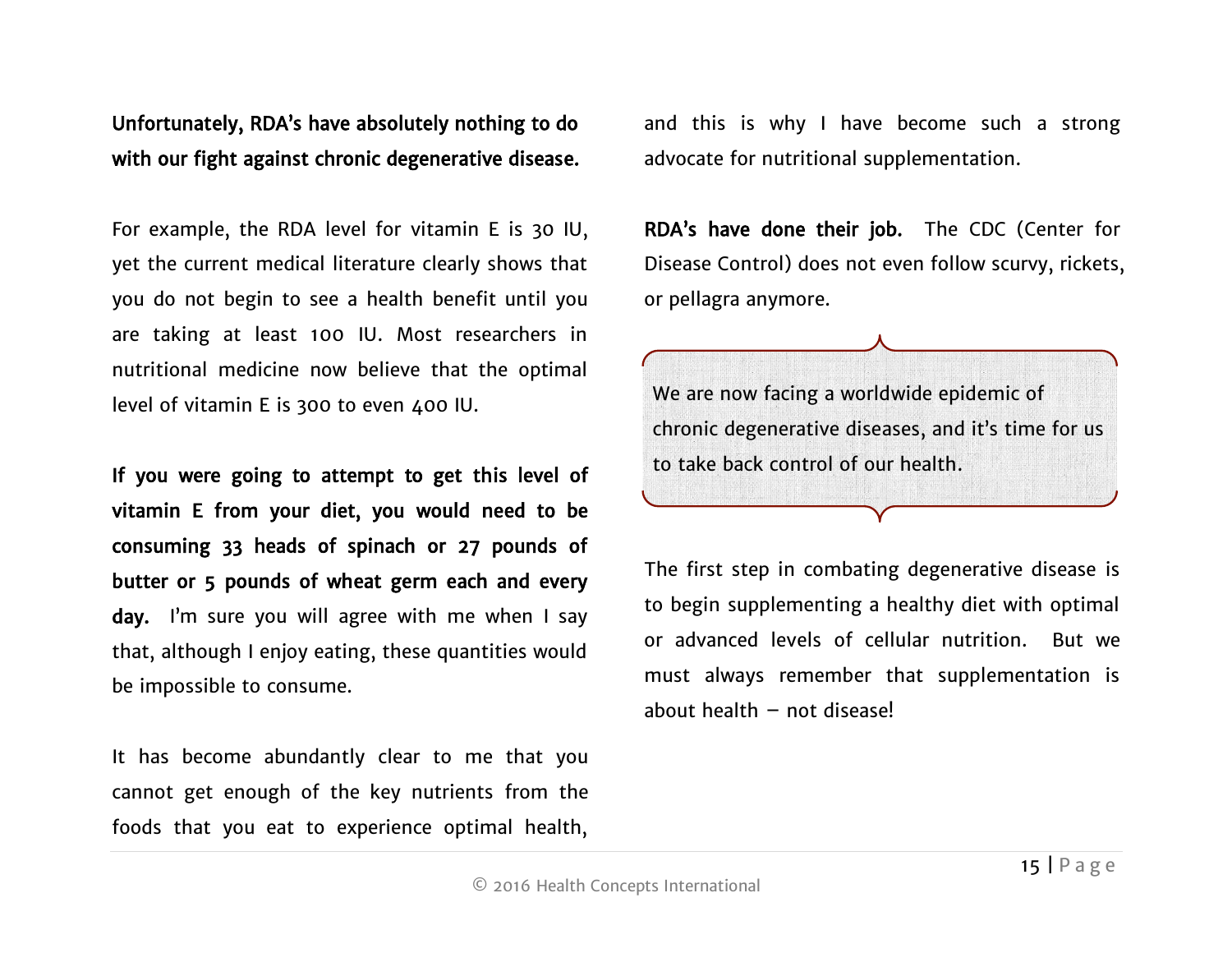# Health Concept #4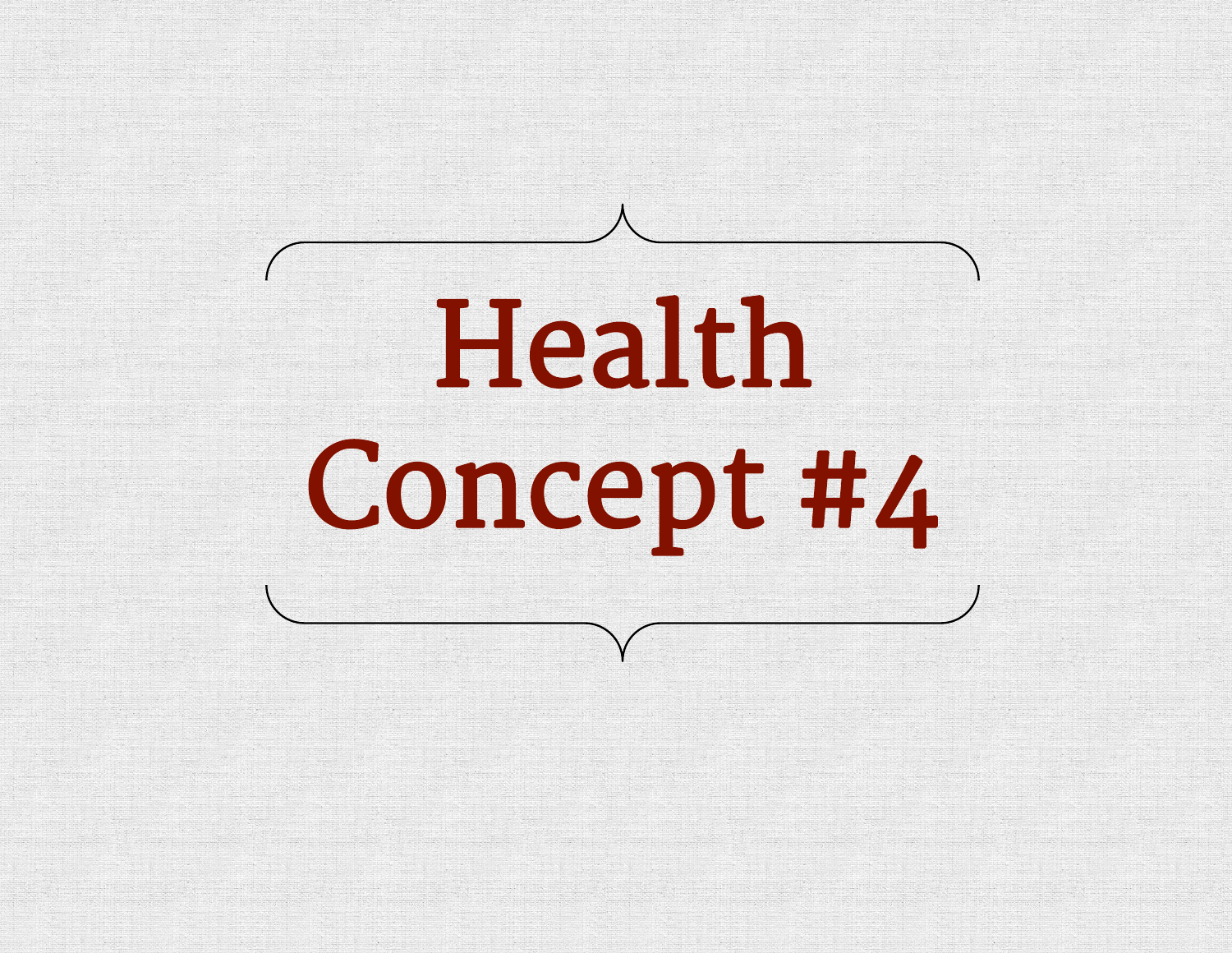### Supplementation is about Health—Not Disease

When a fellow physician comes up to me and asks, "Ray, why do you recommend that your patients take nutritional supplements?" I always respond with the following question: "Have you ever recommended a modest, consistent exercise program to your patients?"

They will undoubtedly declare that they often recommend exercise to their patients. When I ask why they do this, they will explain how their patients who exercise consistently have a health benefit over those who do not exercise.

I will then ask them to share the evidence they are basing this conclusion on. They will respond by confidently sharing current medical literature to back up their conclusions.

I then ask one final question. Are you treating a disease then when you recommend exercise for your patients? They will emphatically state, "No!".

This conversation has created the perfect opportunity for me to share my belief that patients who take high-quality, complete and balanced nutritional supplements experience a health benefit over those who don't. And I too have medical research to back up my conclusions!

When I recommend nutritional supplementation to my patients, I am not treating a disease. I am simply trying to optimize my patient's natural defense systems, giving them the best chance at a long and healthy life.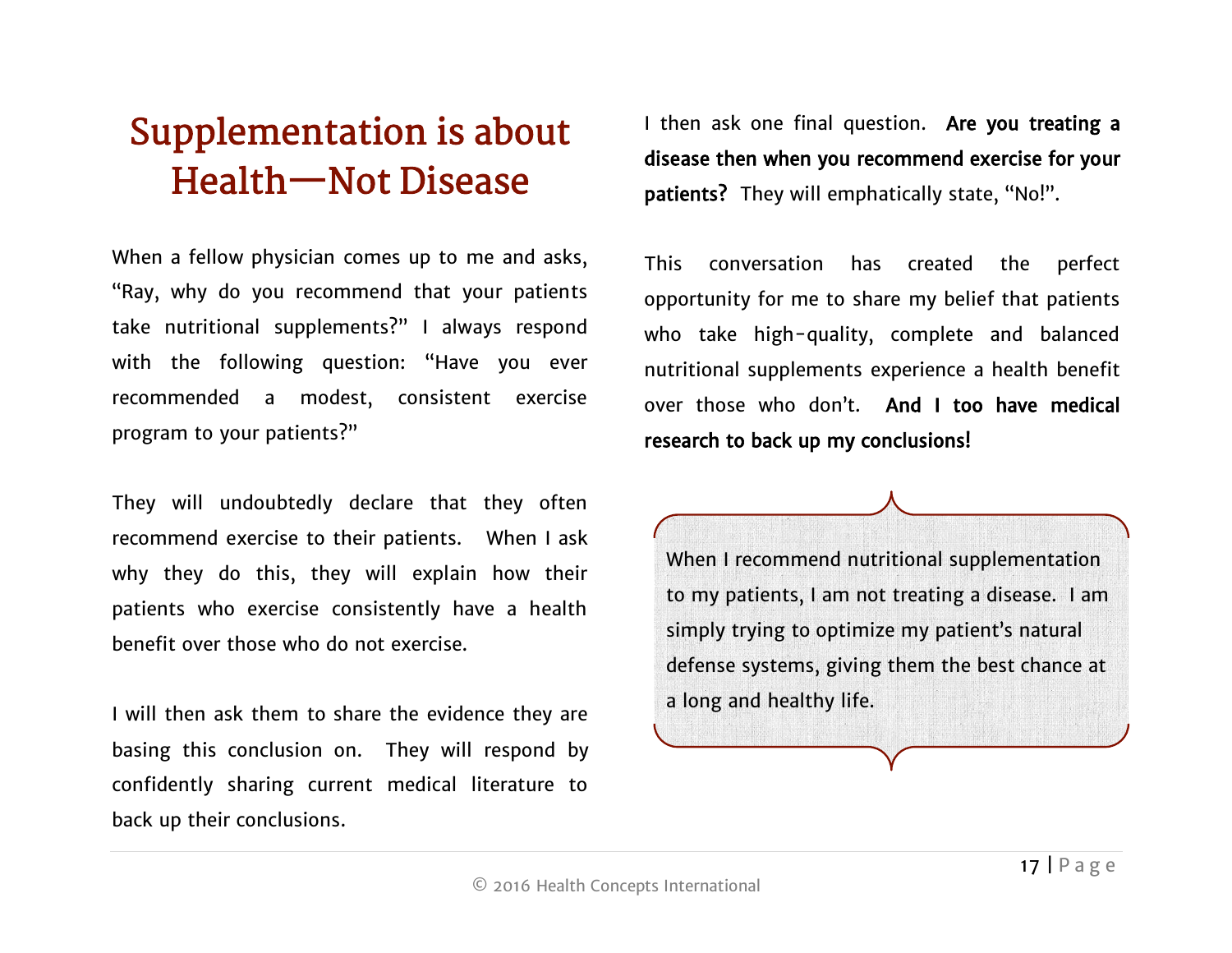In fact, I have referenced hundreds of clinical trials in my book, ["What your Doctor Doesn't Know A](http://www.raystrand.com/bookstore.asp)bout [Nutritional Supplementation](http://www.raystrand.com/bookstore.asp)."

Vitamin E or vitamin C is not a drug. These are simply nutrients that we can get from our foods; however, because of supplementation we are now able to get them at levels we cannot get from our foods. They are all natural to the body and do not create a pharmacological effect.

When I received my M.D. degree from the University of Colorado Medical School, I believed I had become a true *health* care provider. This seems to be how my patients viewed me. They would ask me questions about how to protect their health, and I would quickly answer them with the authority of my M.D. degree.

However, if I had been honest with myself, I knew very little about how to protect their health. In fact, I was not really a *health* care expert at all, but rather a *disease* care expert. I understood how to best diagnose and treat disease, but that was the extent of the care I could provide.

When you consume high-quality, complete and balanced nutritional supplements, you optimize your body's natural immune system, natural antioxidant defense system, and natural repair system.

The information I am sharing with you in this ebooklet has empowered me to become the kind of physician I always dreamed I would become; a true health care provider.

Because nutritional supplementation is about health—not disease.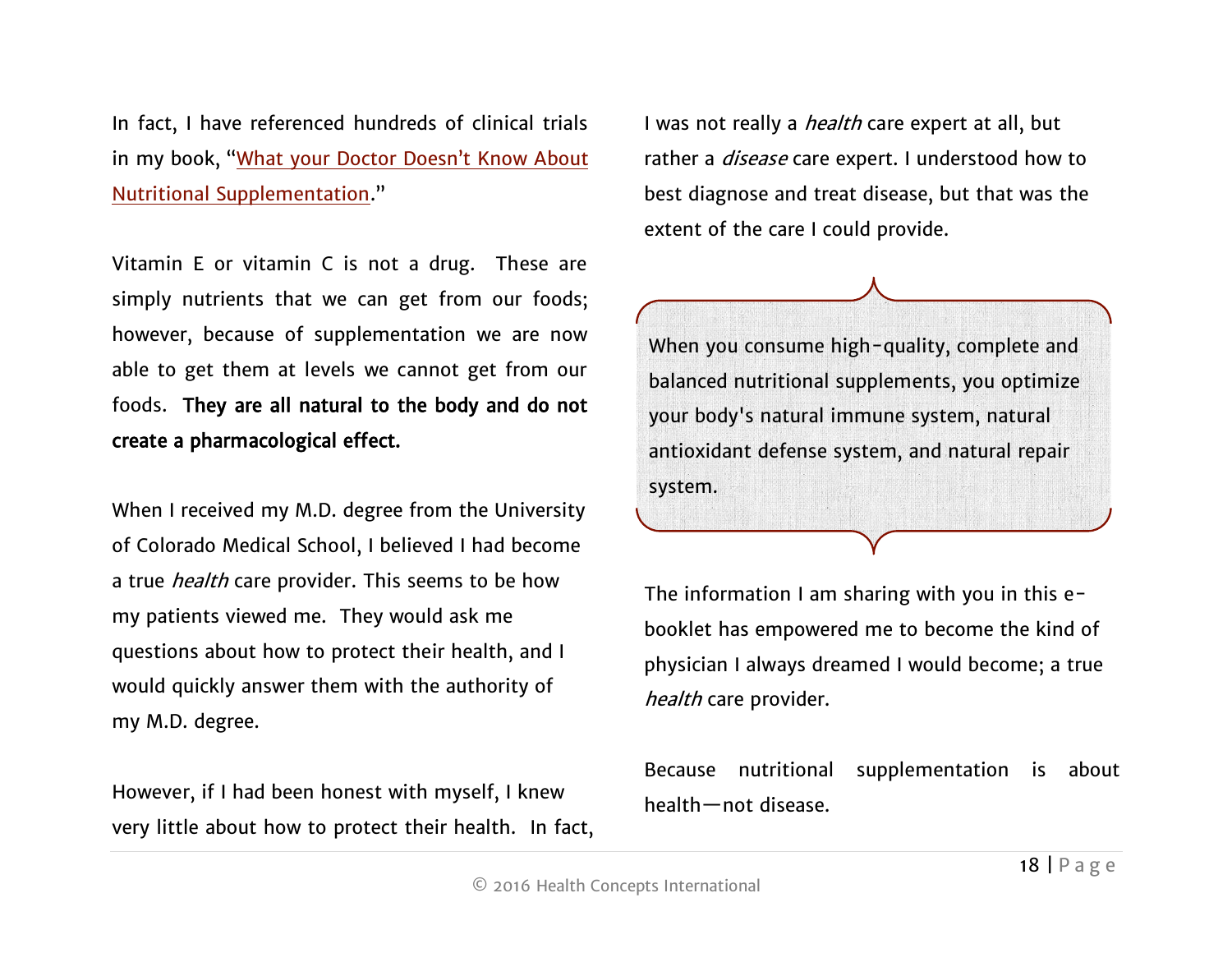# Health Concept #5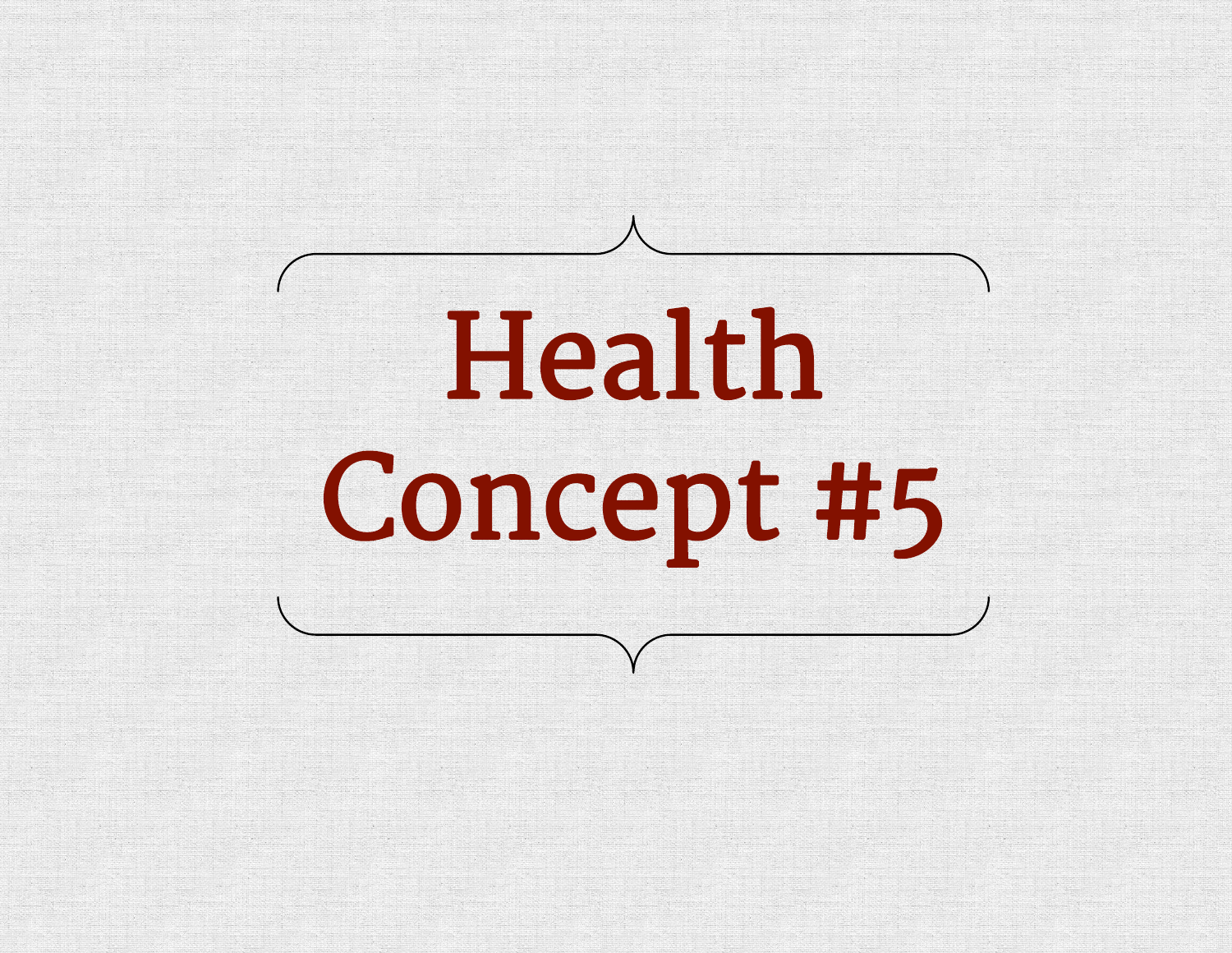### The Importance of Healthy Lifestyles

Are you a smoker? How much alcohol do you consume? Do you have a consistent exercise program? How good is your diet? Are you overweight? How much stress is there in your life?

Physicians often ask questions like these to determine a patient's personal health risks and what diseases they are likely to develop. Poor lifestyles are the key factor in the development of many common illnesses like heart disease, cancer, diabetes, stroke, emphysema and COPD.

Poor lifestyle choices go a long way in determining the type of disease you may develop during your lifetime.

Clinical research has shown us that 70 to 80% of heart disease could and should be avoided if individuals would simply decide to follow healthier lifestyles.

Shockingly, in the 1920's the rate of heart disease in the US was one heart attack per hospital per year. The most current statistics show that cardiovascular disease is now leading cause of death around the globe, accounting for more than 17.3 million deaths per year, a number that is expected to grow to more than 23.6 million by 2030. Look at how the tide has changed in just a few short generations!

The realization that heart disease was not that prevalent until the past century forces us to question if this disease is primarily the result of poor lifestyle choices rather than genetics. And if so, what other chronic diseases fall into this same category?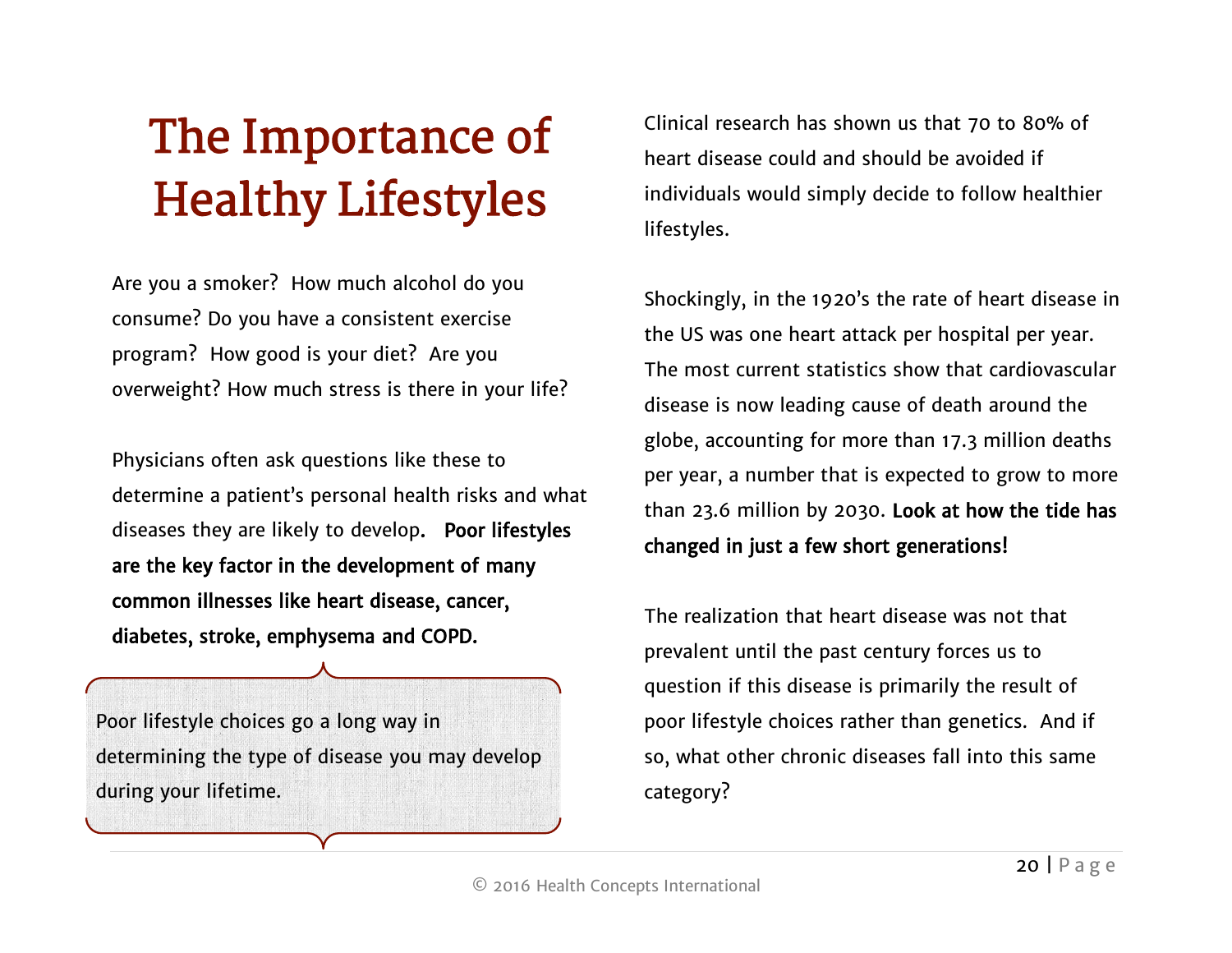Nearly 60% of the cancers are felt to be the direct result of our poor lifestyles or environmental exposures. Dr. Gladys Block looked at over 180 studies that followed large populations of people and looked at their antioxidant blood levels. Those who had the highest levels of antioxidants in their blood streams compared to those who had the lowest levels had 2 to 3-fold decrease in almost every cancer.

Therefore, if you simply eat the recommended 6 to 10 servings of fruits and vegetables daily, or consume high quality nutritional supplements, it may be possible to significantly decrease your risk of all cancers.

Because of our poor diet and inactivity, it is estimated that one-third of this present generation is going to develop diabetes sometime during their lifetime. However, clinical research also shows us

that 90% of the cases of diabetes can and should be avoided by simple lifestyle changes.

Even if you have a strong family history of a particular disease, the way you choose to live your life can significantly impact your chance of beating the odds.

In my experience, consuming a healthy diet, having a consistent exercise program, and taking high quality nutritional supplements is imperative if you want the best chance of avoiding the devastating consequences of heart disease, cancer, diabetes and stroke.

The choice is yours, but I strongly encourage you to make the decision today to do what it takes to be more proactive in protecting your health.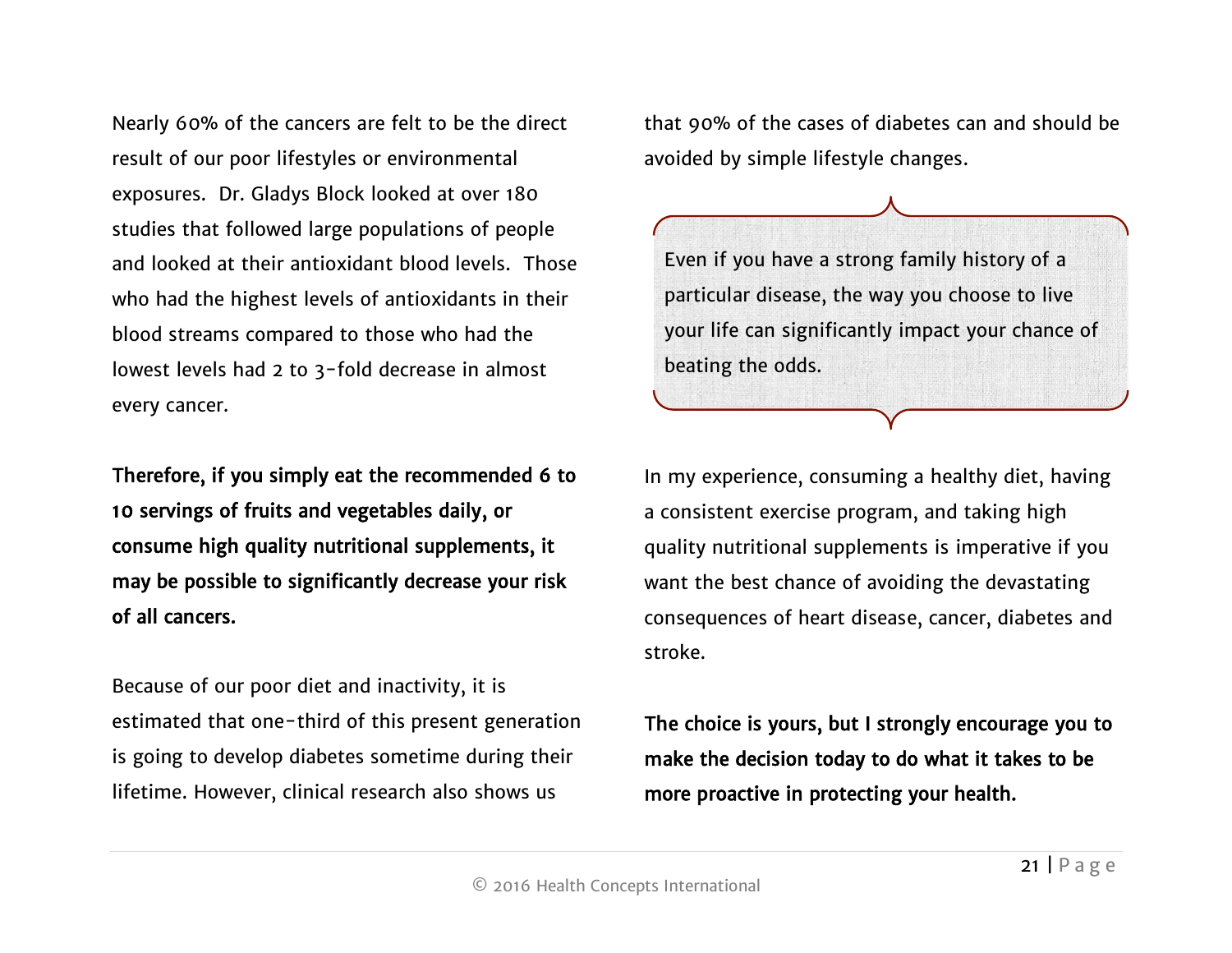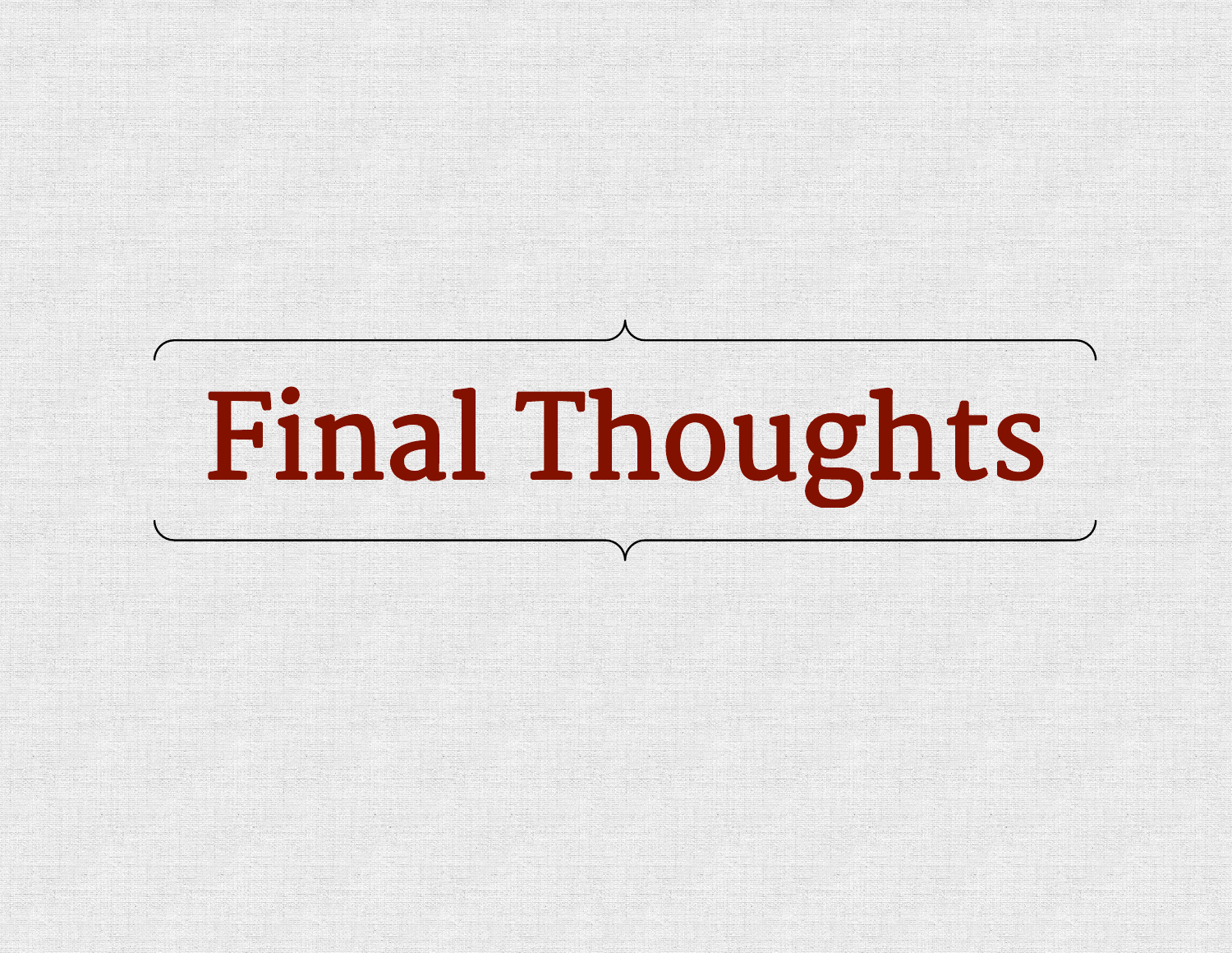### In Conclusion

The results that I have seen in my medical practice using these principles have been nothing short of amazing and something that I had never witnessed in my first 20 years of medical practice. If you follow the basic concepts I have laid out in this ebooklet, you will begin to support your natural defenses and give yourself the best chance to take back control of your health.

Now, I want to share a couple of precautions that I have learned along the way. First, nutritional medicine is not like taking drugs. It takes a minimum of 6 months to build up the body's natural defenses and many of my patients did not even begin to see any improvements in their health until after 6 months.

Unfortunately, not everyone responds to nutritional supplements, especially if they are suffering from

an advanced stage of disease. However, I have found that the majority of my patients have had significant health improvements when they followed the principles I lay out for them in my books.

Nutritional supplementation is not an alternative or substitute for traditional medical care. You should never quit taking any medication prescribed by your doctor without his or her consent and direction.

None of my patients were cured of their underlying illness. Many of my patients have been able to decrease their dependence on medication and in some cases even discontinue some of their medication. However, this is always because of a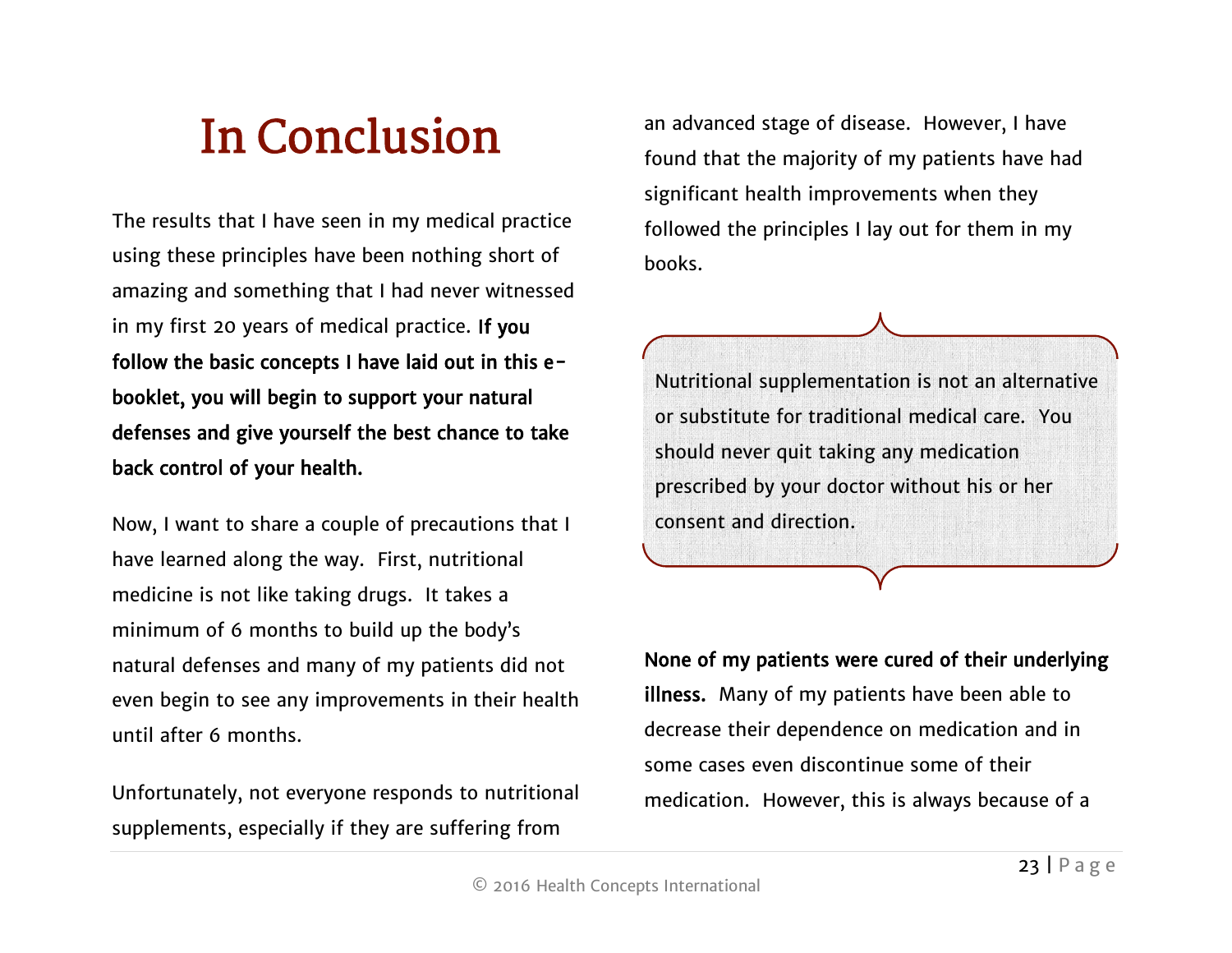significant positive improvement in their health and under the direction of their personal physician.

Once you decide that nutritional supplements can offer you a health benefit, you want to be sure you are getting what you pay for. You will not get the optimal results I share in this e-booklet by consuming low-quality supplements



There are a few basic guidelines you need to follow in order to assure that you are taking high-quality supplements. As in any industry, the raw products used and the manufacturing process affect the over-all quality. I advise my patients to purchase

the best quality supplement they can afford. Everyone needs to assess the importance of their health and what value they place on it. I realize that this expense is a significant economic decision for many people. But it is so worth the investment!

I prefer to look at nutritional supplements as my health insurance. By choosing to invest in high quality nutritional supplements each and every month, you could very well be saving yourself a great deal of money in the long run. Once you lose your health, it is very difficult to regain it, no matter how much money you are willing and able to spend.

I strongly recommend that you consume products that follow pharmaceutical-grade Good Manufacturing Practice (GMP). This requires that they have 100% of what is listed on the label in the capsule or tablet. Most of these companies will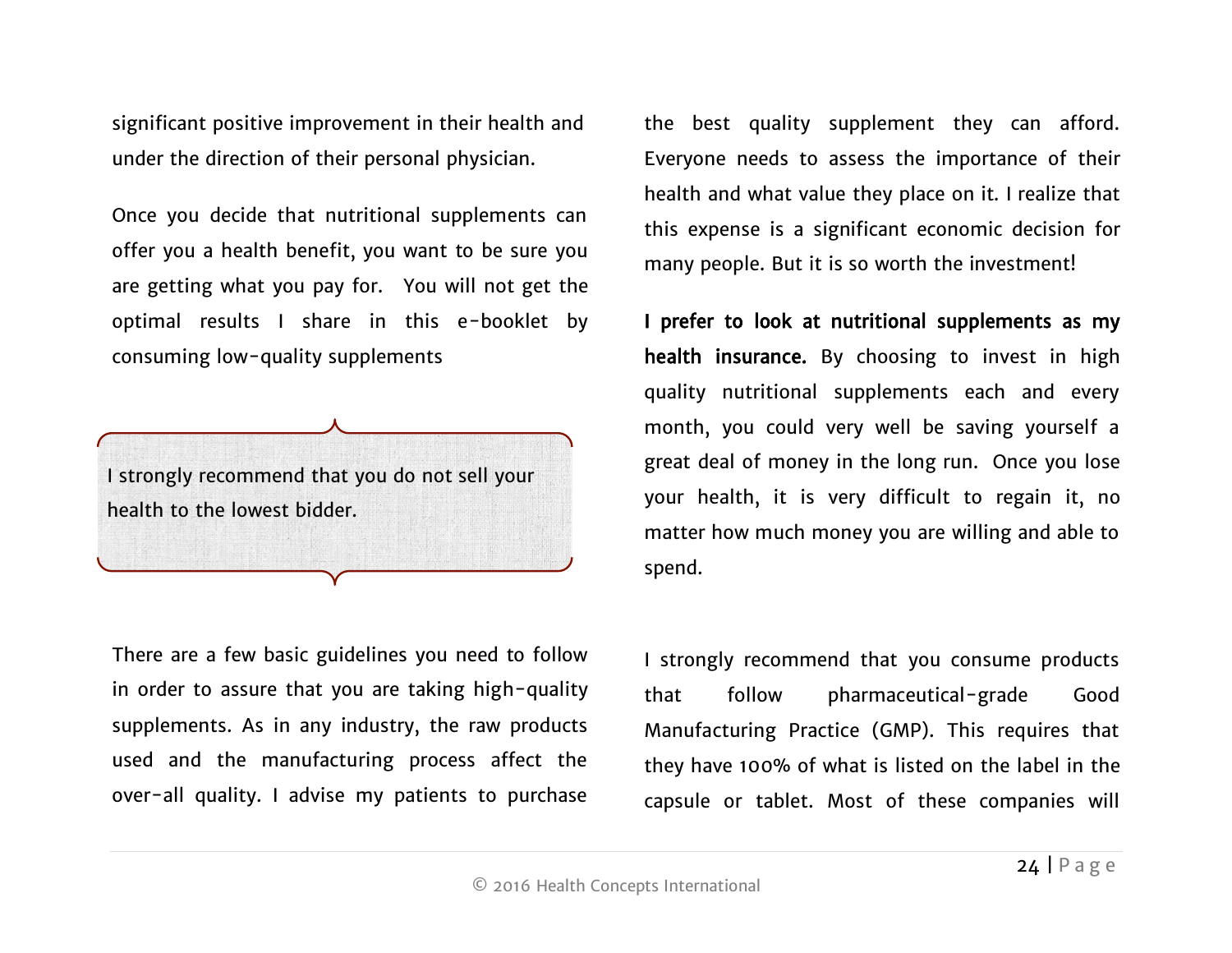actually place a 100% potency guarantee on their products. This also means that they purchase pharmaceutical-grade products that contain no harmful substances and manufacture their products like pharmaceutical companies manufacture their drugs.

You also want a company that follows USP so that you know that your capsule or tablet will dissolve. It is also critical that they submit their products to third party testing laboratories so that what they claim is truly happening. NSF is regarded as the best third party lab in the world.

The nutritional supplements I personally use and recommend meet the standards listed above and are also produced in an FDA-Registered facility that has the capability to manufacture over-the-counter drugs (OTC).

These standards give me the confidence that my patients are getting exactly what is stated on the label and that the nutrients are going to be readily absorbed into their system.

It is my mission in life to spread these health concepts and help as many people as I can. That is why I have written several books on the subject and travelled all over the world lecturing to different groups about my unique health concepts.

Thank you for taking the time to download a copy of this e-booklet. I want to remind you that this is just the tip of the iceberg when it comes to nutritional medicine.

If you want to learn more, I encourage you to follow the 3-simple steps I lay out on the next page.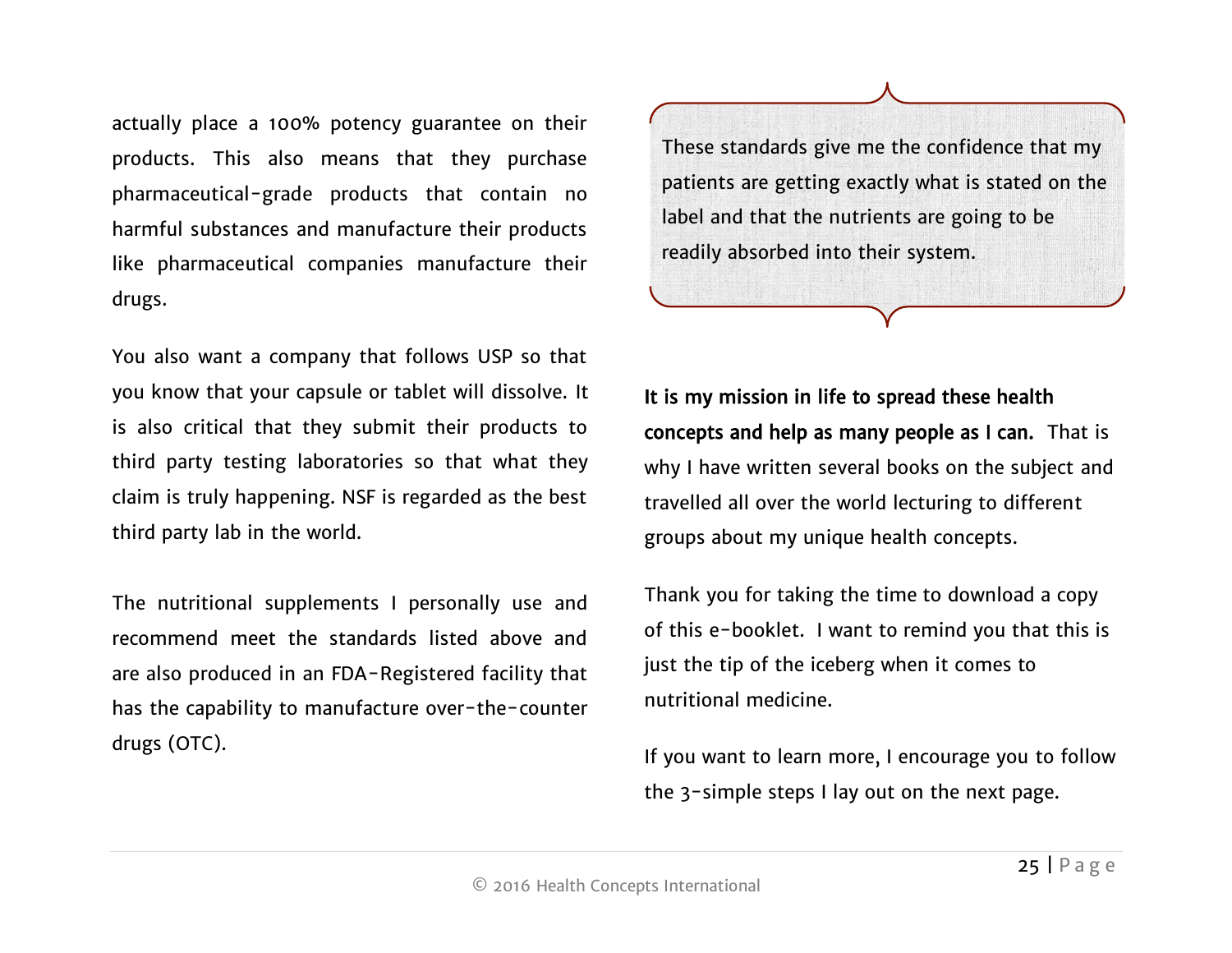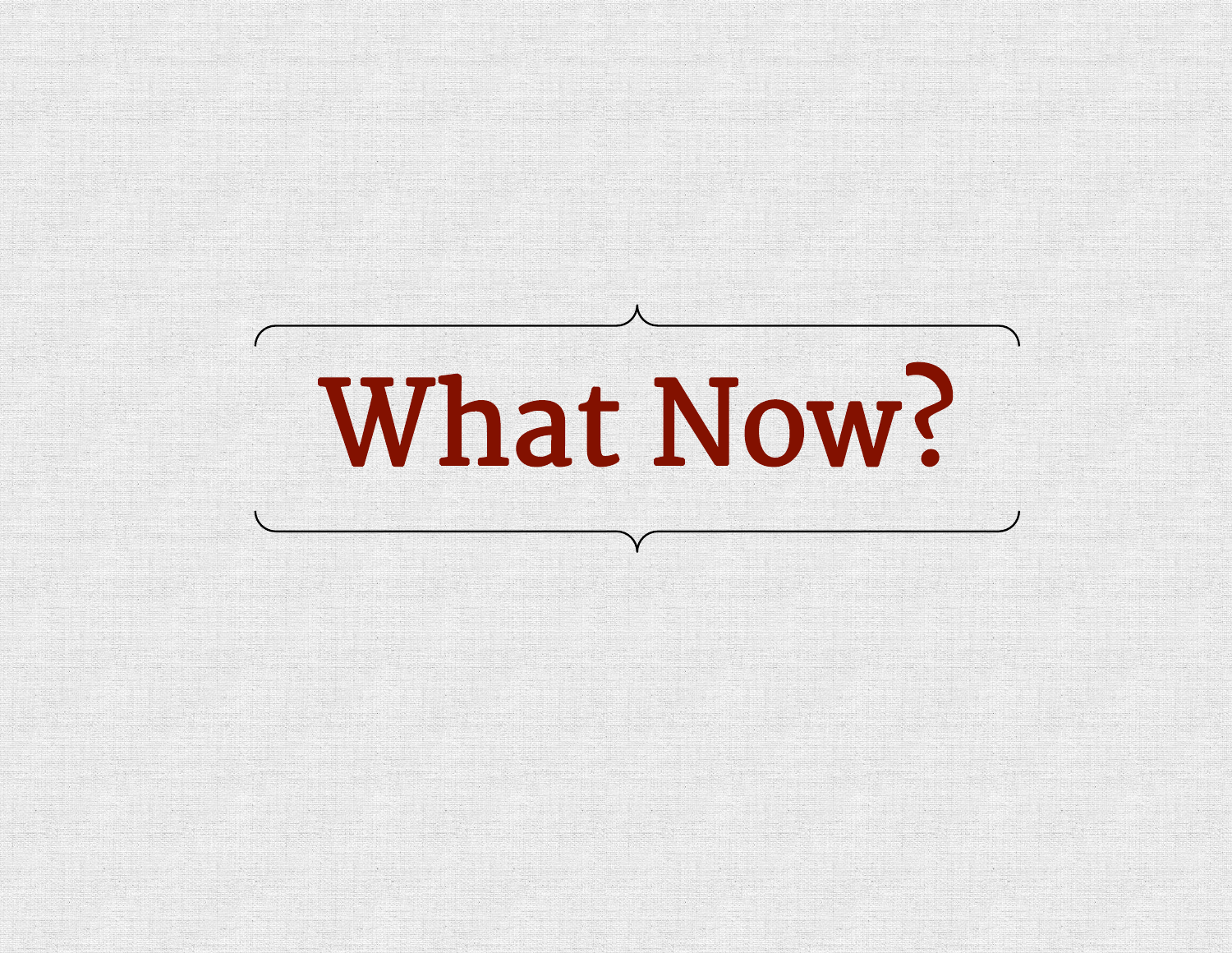

Share this Free E-booklet with your friends and family by clicking the link of your favorite social media platform below (or save it to your computer and e-mail them a copy):

### [Twitter](https://twitter.com/intent/tweet?text=Dr.%20Ray%20Strand%20is%20offering%20a%20FREE%20E-book%20%225%20Essential%20Concepts%20for%20Optimal%20Health%22%20%28no%20strings%20attached%21%29%20at%20http%3A%2F%2Fctt.ec%2FupKU2%2B&source=clicktotweet&related=clic) | [Facebook](https://www.facebook.com/sharer/sharer.php?u=http%3A//www.raystrand.com) | [Pinterest](https://www.pinterest.com/pin/565624034430736124/)



Sign up for our mailing list to receive educational articles and updates on future products & freebies:

### [Click Here to Join our Mailing List](http://madmimi.com/signups/183470/join)



Visit Dr. Strand's Online Medical Practice to learn more about his unique health concepts:

[RayStrand.com](http://www.raystrand.com/) | [Bookstore](http://www.raystrand.com/bookstore.asp)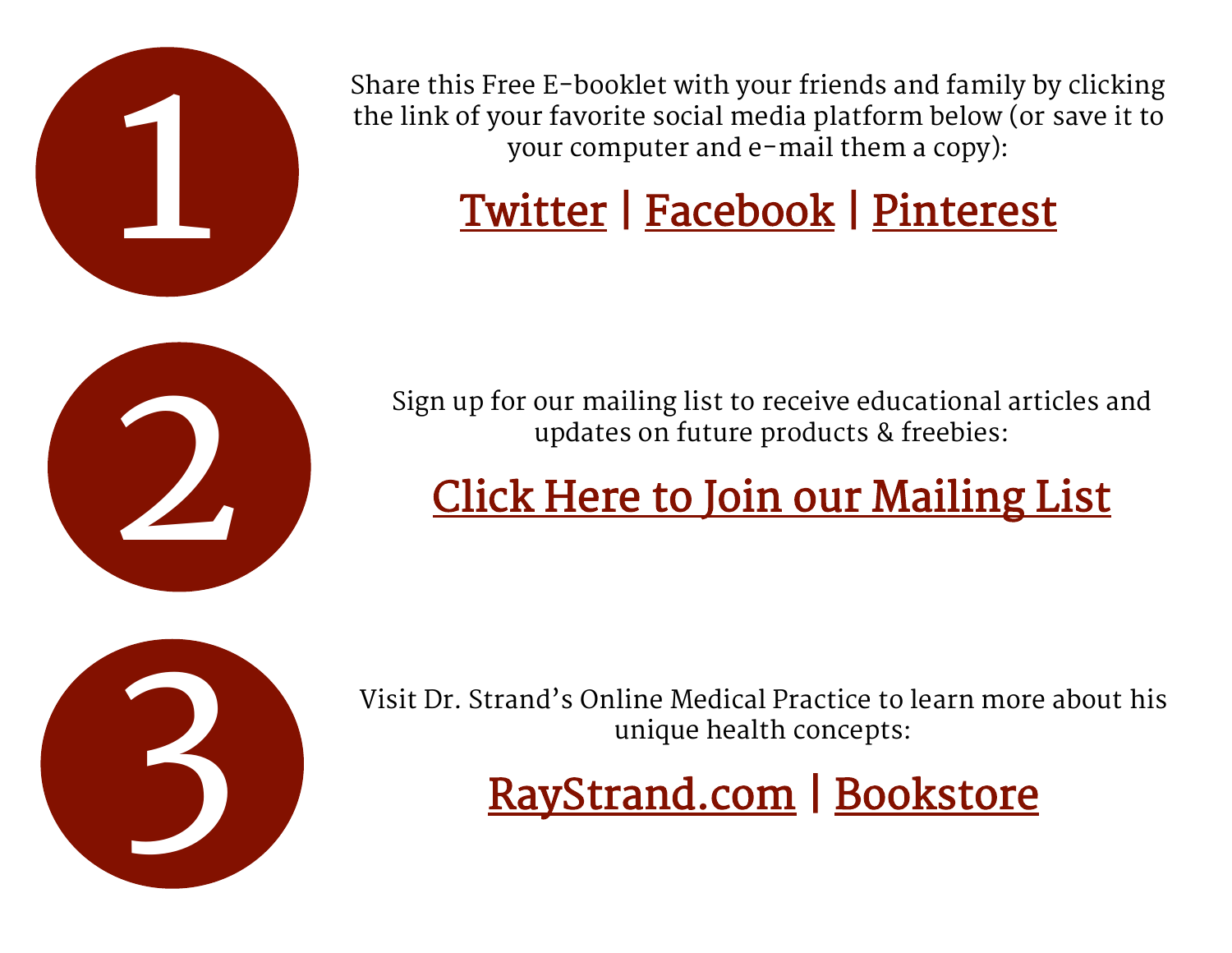

Join Dr. Strand's daughter, Sarah Koontz, for this free 30-day e-course and learn to:

- Trade in perfection for the sake of progression.
- Listen to your body instead of the latest "fitness guru" or "diet genius."
- Focus on your heart and your mind instead of the size of your jeans.
- Clear the clutter from your home, heart, and schedule.
- Stop comparing your healthy with everyone else's healthy.

### [Learn More](http://www.groundedandsurrounded.com/10-secrets-free-e-course/) | Sign Up Now